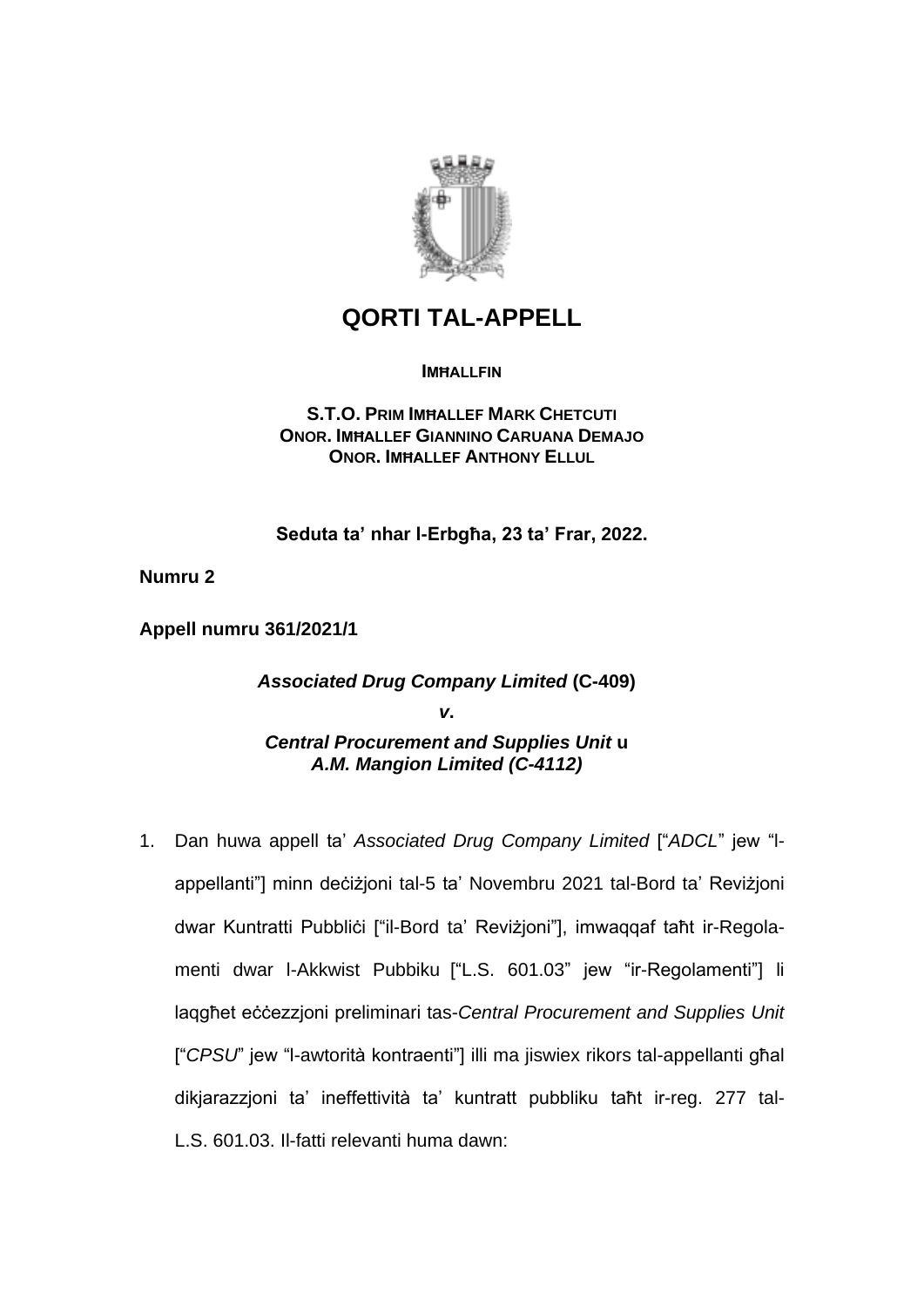- 2. Fl-2018 kienet saret sejħa "*for participation (negotiated) for the supply of treatment service of PD1 inhibitors*". Fid-9 ta' Mejju 2019 il-kuntratt ["ilkuntratt oriġinali"] kien ingħata lil *A.M. Mangion Limited* ["*AMML*"] bilprodott *Nivolumab* għal sentejn bil-fakoltà għall-awtorità kontraenti li ġġedded il-kuntratt għal sentejn oħra. L-għoti ta' dan il-kuntratt oriġinali lil *AMML* ma huwiex qiegħed jiġi kontestat f'dawn il-proċeduri.
- 3. Il-ħarġa taI-Gazzetta tal-Gvern tal-20 t'Awissu 2021 ħabbret illi fl-24 ta' Marzu 2021 kien reġa' ngħata kuntratt ["il-ftehim kontestat"] b'"*negotiated procedure for the supply of Nivolumab 10mg/ml vials*" lil *AMML* bil-prezz ta' miljun u tmien mitt elf euro (€1,800,000). Dan il-kuntratt ingħata għal żmien sena bil-proċedura negozjata mingħajr pubblikazzjoni ("*negotiated procedure 6033/21*") u bla konkorrenza taħt ir-reg 153 tal-L.S. 601.003.
- 4. B'rikors tat-13 ta' Settembru 2021 magħmul quddiem il-Bord ta' Reviżjoni taħt ir-reg. 277 tal-L.S. 601.03 *ADCL* talbet dikjarazzjoni ta' ineffettività tal-kuntratt, flimkien ma' danni u penali. *CPSU* ressqet żewġ eċċezzjonijiet preliminari, *viz.* i. illi r-rikors huwa inammissibbli għax il-procedura negozjata saret kif trid il-liġi, u ii. huwa inammissibbli wkoll għax sar wara ż-żmien li tagħti l-liġi.
- 5. Il-Bord ta' Reviżjoni iddeċieda li jqis dawn l-eċċezzjonijiet u jiddeċiedi dwarhom qabel ma jisma' dwar il-meritu. Imbagħad, wara li sema' lpartijiet, fid-deċiżjoni tal-5 ta' Novembru 2021 li minnha sar dan l-appell ilbord laqa' l-ewwel eċċezzjoni u ma qiesx it-tieni waħda għal raġunijiet li fissirhom hekk: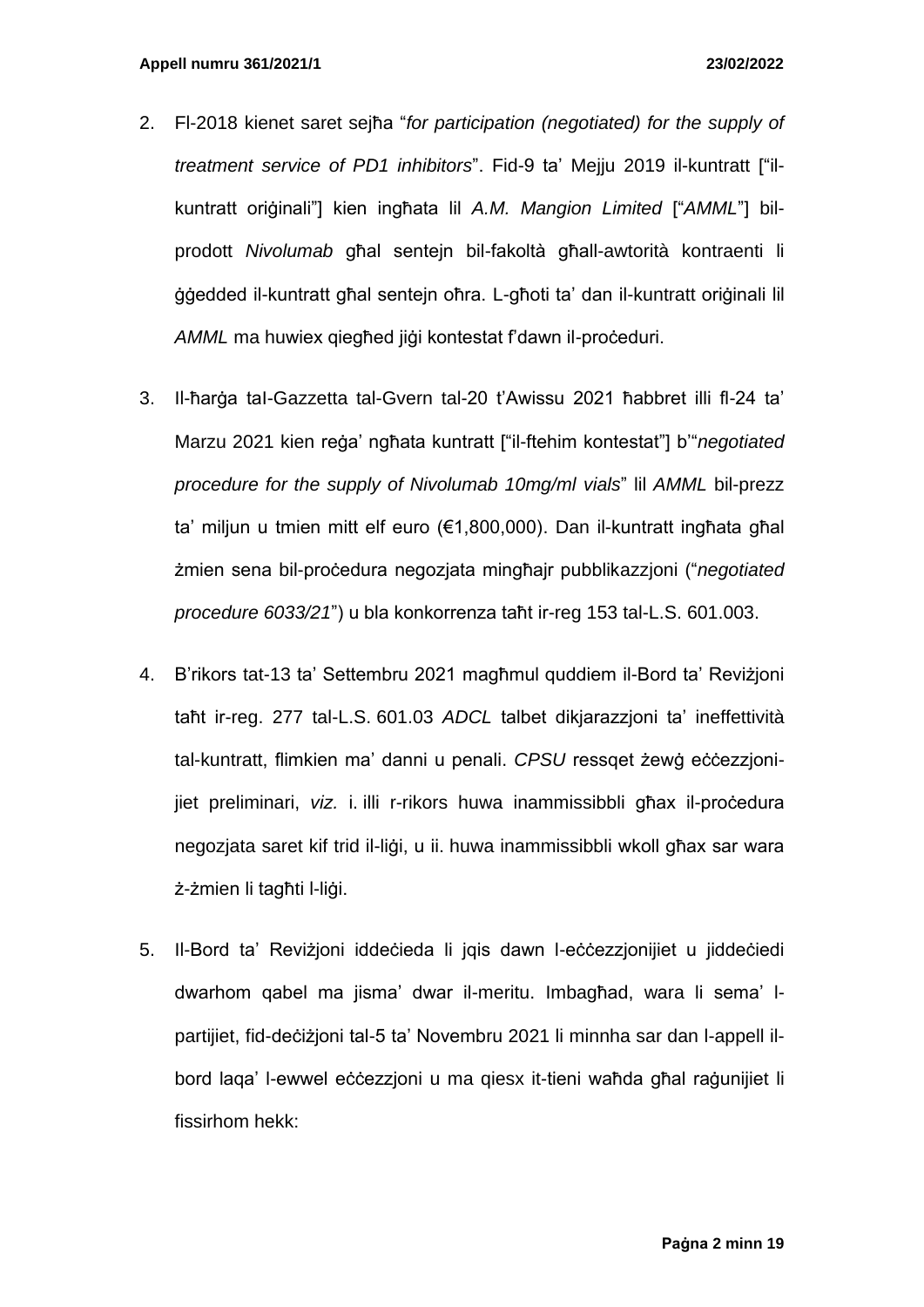»… … … the contracting authority's preliminary pleas are based on the following:

»a) Situations in which the application of ineffectiveness may he filed

»CPSU preliminarily submits that this application is declared inadmissible, since an application of ineffectiveness may only be filed:

- »i. Regulation 277(2), Public Procurement Regulations (PPR) "if the authority responsible for the tendering process has awarded a contract without prior publication of a contract notice in the Official Journal of the European Union without this being permissible in accordance with Directive 2014/23/EG, Directive 2014/24/E and Directive 2014/25/EC"; or
- »ii. Regulation 277(3)(*a*) PPR "when, notwithstanding an appeal is lodged before the Public Contracts Review Board, the authority responsible for the tendering process concludes the contract before a final decision is given by the Public Contracts Review Board"; or
- »iii. Regulation 277(3)(*b*) PPR "when the contract is concluded by a contracting authority or the authority responsible for the tendering process before the expiry cf the period for the filing of an appeal as provided for in regulation 271".

»Thus, the Directive, and consequently the Public Procurement Regulations, limits the instances to where this exceptional remedy may be availed of. Thus, an application for ineffectiveness may only be filed in three main circumstances. Firstly, where the contracting authority has directly awarded a contract without placing an OJEU advertisement in circumstances where an OJEU advertisement is required by the legislation. Secondly, where there has been a breach of the rules relating to the standstill period and that breach has denied the supplier an opportunity to challenge the contract award in relation to a separate, earlier, breach. Thirdly, where a call-off contract under a framework agreement for goods or services with a value over the EC procurement threshold has been entered into without following the relevant call-off procedures under that framework. Neither of the above-quoted situations are applicable in this case.

»So much so, the request for participation for the 2018 procurement cycle was advertised in the OJEU, there were no pending procedures, and the contract was not signed during the period for appeal of the 2018 procurement cycle or in any other period of appeal prescribed by law. It is very important to emphasise that this a continuance of service regulated by an existing contract.

»Moreover, even if the contract merit of this procedure is disregarded, in that it is not deemed that this is a continuance of services regulated by an existing contract, this application would still be inadmissible because the award of this contract without publication was permissible in accordance with article 32 of the Directive 2014/24/EC, transposed in regulation 150 *et seqq.* of the Public Procurement Regulations, particularly regulation 153.

»b) Date when application for ineffectiveness was filed

»Regulation 282 of the PPR provides: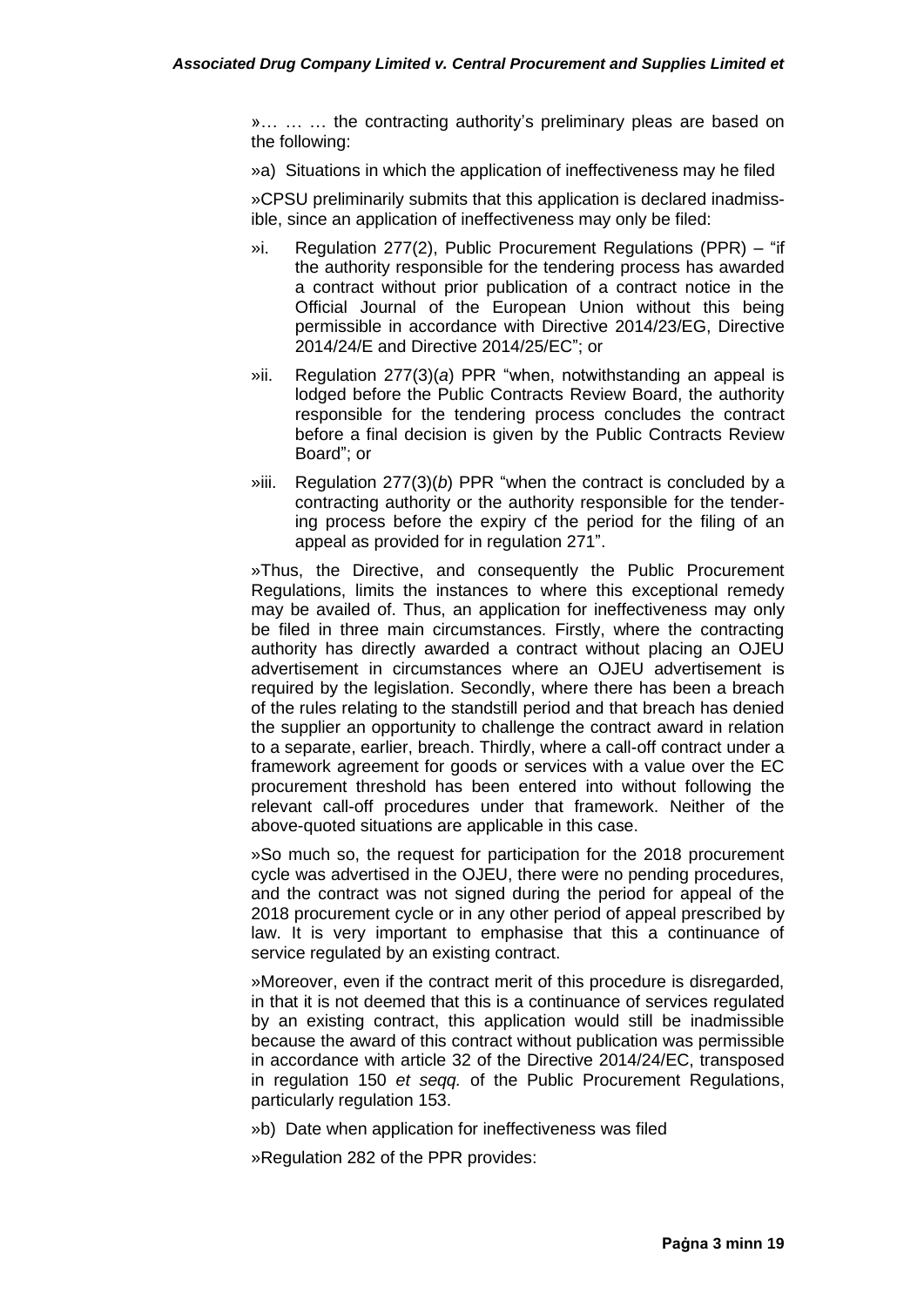»"**282.** Applications for the ineffectiveness of a contract shall be deemed admissible if they are made:

- »"(*a*) before the expiry of at least thirty calendar days with effect from the day following the date on which:
	- »"(i) the authority responsible for the tendering process or the contracting authority published a contract award notice, provided that this notice includes justification of the decision to award the contract without prior publication of a contract notice in the Official Journal of the European Union; or
	- »"(ii) the authority responsible for the tendering process or the contracting authority informed the tenderers and candidates concerned of the signing of the contract; and.
- »"(*b*) in any other case before the expiry of a period of at least six months with effect from the day following the date of the signing of the contract.

»Primarily with regard to this preliminary plea, CPSU submits that as indicated in the application the contract for the supply of *Nivolumab* was awarded to *A.M Mangion* 'around September 2018'. As stated in the statement of facts of this reply, the 2018 procurement cycle and contract included a clause which stated that 'interested economic operators must be willing to provide the service for a period of 2 years with an option to extend with a further 2 years'.

»If the applicant felt aggrieved that the CPSU would be entering or had the chance to enter into direct negotiations with *A.M. Mangion Ltd* to extend the term of this contract, it had to file for the ineffectiveness of the 2018 contract, within the timeframe specified in regulation 282 quoted above, given that this agreement is a continuance of the existing 2018 contract. Filing for ineffectiveness now puts the applicant *fuori termine* when it comes to the time frames established in the above-quoted regulation.

»The period specified by these regulations is a peremptory period and may not in any way or for any reason be extended.

»This board, after having examined the relevant documentation to this application and heard submissions made by all the interested parties including the testimony of the witnesses duly summoned, will consider the preliminary pleas, as follows:

»a) Situations in which the application of ineffectiveness may he filed

»The board notes the following:

- »i) that the Public Procurement Regulations ("PPR") are very specific in regulations 277(2), 277(3)(*a*) and 277 (3)(*b*) in listing the grounds permissible for an application of ineffectiveness;
- »ii) that this board outright notes that regulations 277 (3)(*a*) and 277(3)(*b*) have not been breached as there were no prior appeals lodged before the Public Contracts Review Board and the signing of the contract was not done before the expiry of the period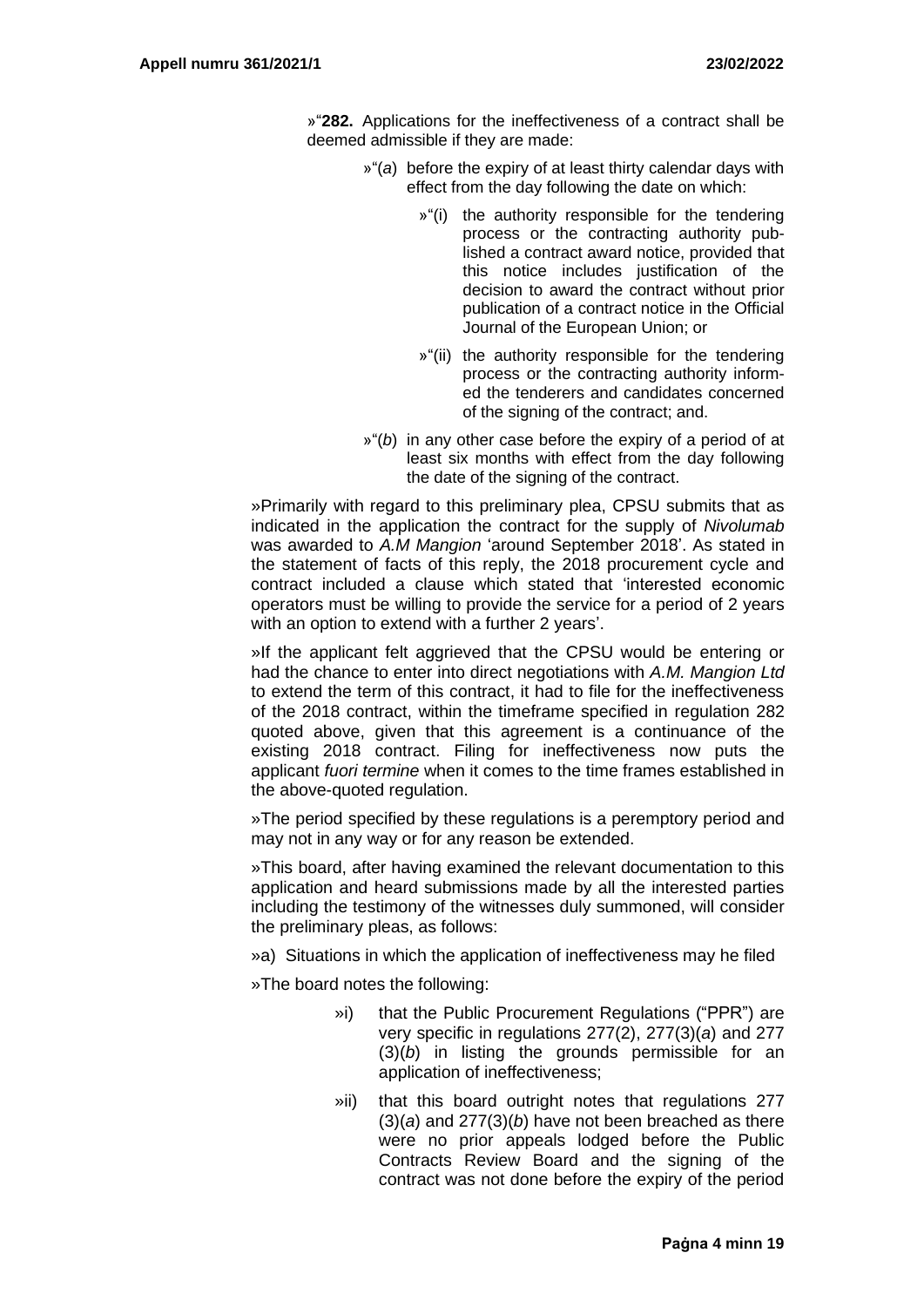for the filing of an appeal. These two facts are not being disputed;

- »iii) that the possible ground for application of ineffectiveness in relation to regulation 277(2) of the PPR needs, however, further delving into.
- »iv) that the request for participation for the 2018 procurement cycle ("the original contract") was duly advertised in the Official Journal of the European Union;
- »v) that the original contract's term was for a period of two years with an option for a further two-year extension;
- »vi) that, after the expiration of the initial term (two years), the parties to the contract exercised the option for a one-year extension;
- »vi) that the extension / option exercised was not for its full term of 'a further 2 years'. Hence the option was exercised for half of its possible total duration.

»Therefore, the main issue is to consider whether this 'extension' / 'option' which was exercised to be deemed as a continuance of service regulated by the existing / 'original' contract or whether the contract has been widened enough to make it to be considered as a new and / or separate procurement cycle.

»In relation to above, this board notes:

- »i) that the contracting authority did not show any 'intent' in distorting competition when it exercised its right for half of its possible duration;
- »ii) the testimony under oath of Dr Alison Anastasi whereby she stated that the extended period of one year did not involve any changes to the financial offer;
- »iii) the testimony under oath of Professor Nick Refalo whereby he stated that "he is keen to have all three available as they have different uses" (reference to *Dostarlimab*, *Nivolumab* and *Pembrolizumab*). Hence, the board opines that these medicines are not complete replicas of each other;
- »iv the testimony under oath of Ms Jacqueline Gili, representing the Department of Contracts, whereby she stated that "the department approved the negotiating procedure request from the beginning to the end";
- »v) product *Nivolumab*'s use is in accordance with the licensed summary of product characteristics ("SPC"). Any changes in use from the original contract are in line with the updated SPC whenever this is approved by the respective authority.
- »vi) no other terms of the original contract have been altered.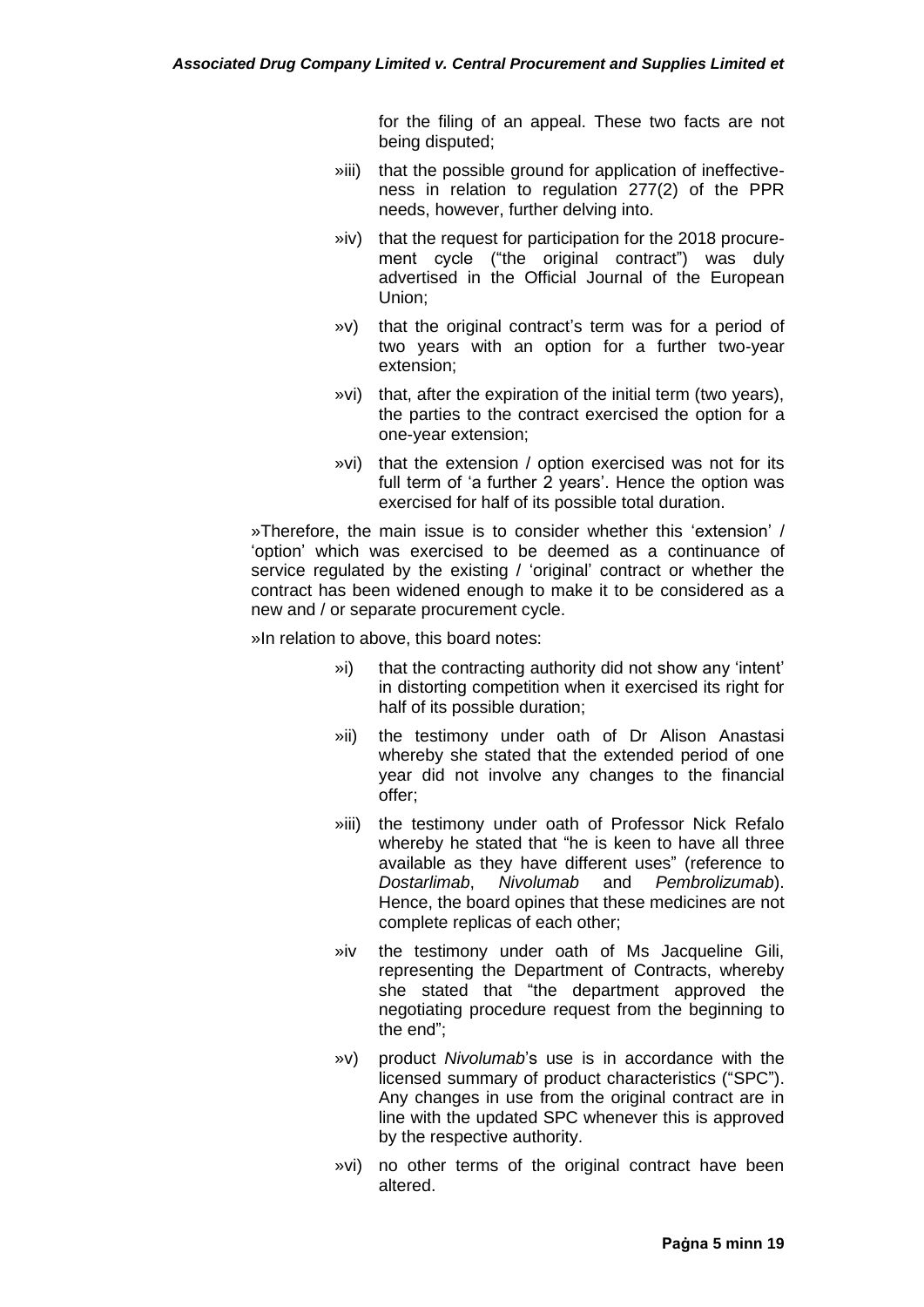»The board finally notes that therefore, apart from point (v) above, no other terms of the original contract have been altered and all the PPR procedures in relation to negotiated procedures have been adequately followed by the contracting authority. When considering that this treatment is of a very sensitive nature and used in critical healthcare, the wellbeing of the patients receiving this type of treatment is to be considered of paramount importance and should always be the first priority in the decision taken. Therefore, point (v) above is not deemed to constitute a material change and, thus, this extension is not deemed to constitute a new and / or separate procurement cycle.

»The board hence upholds the preliminary plea as brought forward by the contracting authority.

»b) Date when application for ineffectiveness was filed

»The board opines that, due to its decision in point (a) above, it is deeming irrelevant to discuss the date when the application for ineffectiveness should have been filed.

»In conclusion this board, having evaluated all the above and based on the above considerations, concludes and decides:

- »a) to accept the contracting authority's first preliminary plea and therefore declare the application for ineffectiveness as inadmissible.«
- 6. *ADCL* ressqet appell quddiem din il-qorti minn din il-deċiżjoni tal-Bord ta'

Reviżjoni b'rikors tas-16 ta' Novembru 2021. *AMML* wieġbet fid-9 ta'

Diċembru 2021 u l-awtorità kontraenti wieġbet fl-14 ta' Diċembru 2021.

- 7. Qabel tqis il-meritu tal-appell il-qorti sejra tqis "punt preliminari" mqajjem mill-awtorità kontraenti fit-tweġiba tagħha. L-awtorità tgħid illi l-rikors talappell kellu jiġi notifikat lill-Avukat tal-Istat kif igħid u jrid l-art. 181B(3) tal-Kodići ta' Organizzazzjoni u Proćedura Civili ladarba l-kawżi hija kontra dipartiment tal-gvern.
- 8. Min huma l-partijiet leģittimi fi proceduri bħal dak tallum huwa regolat mhux bl-art. 181B tal-Kodiċi ta' Organizzazzjoni u Proċedura Ċivili iżda bir-reg. 285 tal-L.S. 601.03:

»**285.** Ir-rikors tal-appell għandu jkun indirizzat kontra l-awtorità responsabbli għat-tmexxija tas-sejħa, l-awtorità kontraenti, l-offerent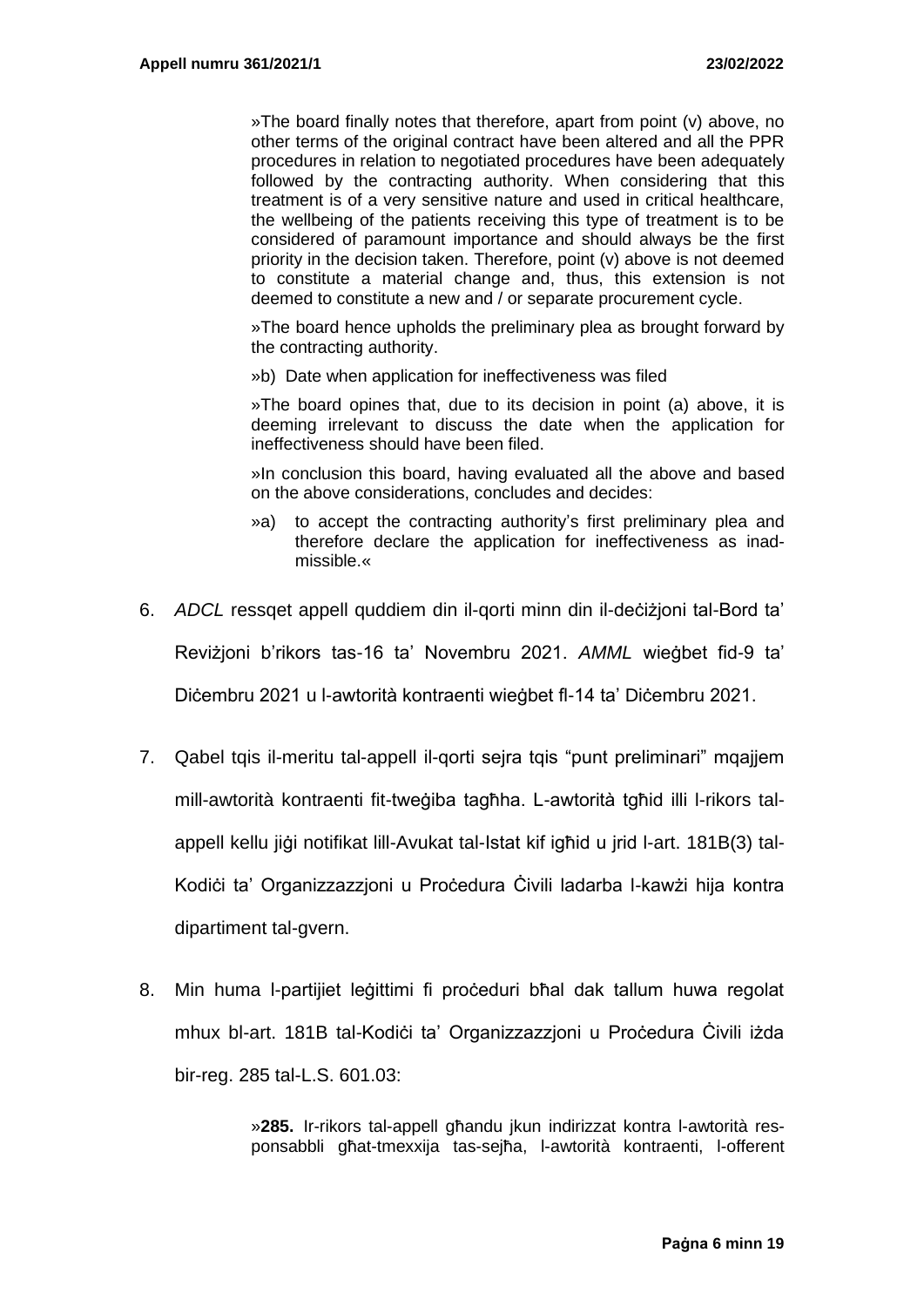rakkomandat, jekk ikun hemm, u kull parti oħra involuta fil-proċeduri quddiem il-Bord ta' Revizioni dwar Kuntratti Pubblici ... ... ... «

9. L-Avukat tal-Istat ma kienx parti fil-proceduri quddiem il-Bord ta' Revizjoni,

u għalhekk ma għandux leġittimazzjoni biex ikun parti fil-proċeduri tallum

quddiem din il-qorti.

- 10. Ngħaddu mela biex inqisu l-appell ta' *ADCL*.
- 11. Għalkemm ma tressaq ebda aggravju formali dwar hekk, l-appellanti fir-

rikors tal-appell għamlet din l-osservazzjoni:

»Fis-seduta quddiem il-bord, minkejja li kien hemm qbil bejn iddifensuri tal-partijiet li dawn l-eċċezzjonijet jiġu trattati u deċiżi flimkien mal-mertu (*salv* it-talba għad-danni), il-bord *ex officio,* u bi ksur talprinċipju ta' proċeduri avversarii u l-prinċipju li r-rimedii fl-akkwist pubbliku għandhom ikunu "*rapid*" u "*effective*", iddeċieda li jitratta dawn l-eċċezzjonijiet l-ewwel u qabel il-mertu.

»… … …

»Sfortunatament il-bord daħal għal din il-kawża bi preġudizzju ġà ffurmat dwar kif ser jiddisponi mill-appell tas-soċjetà appellanti … … …«

12. Fl-aħħar mill-aħħar, minkejja dak li jidhrilhom il-partijiet, hija r-responsabilità tat-tribunal li, dejjem fil-limiti ta' dak li trid il-liġi tal-proċedura, jimxi kif jidhirlu li huwa l-aħjar biex jaqta' l-każ quddiemu b'ħeffa, effiċjenza u, fuq kollox, ġustizzja, u għalhekk huwa fid-diskrezzjoni tat-tribunal li jiddeċiedi għandux iqis eċċezzjonijiet preliminari għalihom qabel ma jisma' dwar il-meritu jew għandux jagħti deċiżjoni finali waħda kemm fuq leċċezzjonijiet u kemm fuq il-meritu. Il-fatt li lill-bord deherlu li jkun aħjar li qabel xejn jagħti deċiżjoni fuq l-eċċezzjonijiet la jmur kontra l-"prinċipju ta' proċeduri avversarji" u lanqas kontra dak tal-effikaċja tar-rimedji. Kummenti bħal dak li għamlet l-appellanti, li "hija sempliċement inkredula għal mod ta' kif mexa u ddeċieda l-bord" u li, għax għażel li jisma' u jqis l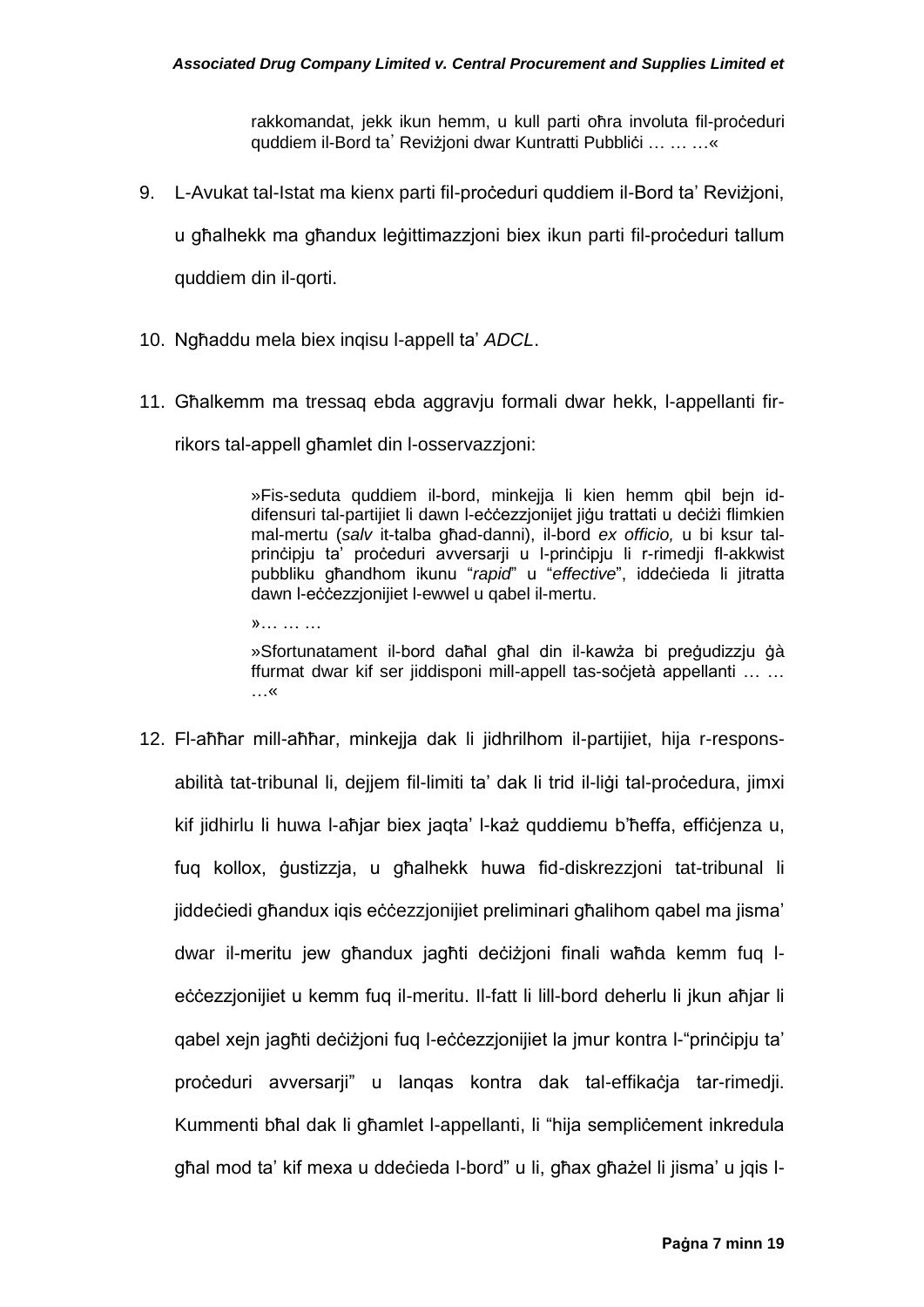eċċezzjonijiet preliminari, il-bord "daħal għal din il-kawża bi preġudizzju ġja ffurmat dwar kif ser jiddisponi mill-appell tas-soċjetà appellanti", huma biss kliem żejjed li ma jimpressjonax lill-qorti.

- 13. Eliminat kull ekwivoku li seta' nħoloq bil-kummenti tal-appellanti, il-qorti sejra issa tgħaddi biex tqis l-aggravji mressqa mill-appellanti.
- 14. Peress illi, fil-fehma tal-qorti, għas-soluzzjoni ta' din il-kawża huwa meħtieġ qabel xejn li jiġi determinat jekk il-kuntratt impunjat huwiex kuntratt ġdid, awtonomu, jew huwiex estensjoni tal-kuntratt tad-9 ta' Mejju 2019 wara li l-awtorità kontraenti nqdiet bil-fakoltà mogħtija lilha f'dak ilkuntratt biex iġġeddu, il-qorti sejra tibda billi tqis it-tieni aggravju talappellanti li huwa appuntu dwar din il-kwistjoni. L-aggravju ġie mfisser hekk:

»In-*negotiated procedure* 6*033/21* mhux estensjoni tat-*2018 tender*

»Il-bord … … … identifika bil-preċiż x'inhu l-pern tad-difiża … … … tal-awtorità appellata f'dan il-każ u *cioè* li n-*negotiated procedure 6033/21* huwa estensjoni tal-kuntratt iffirmat mas-soċjetà appellata riżultanti mit-*2018 tender*.

»Il-bord wasal għall-konklużjoni li n-*negotiated procedure 6033/21* huwa estensjoni tat-*2018 tender* u dan *stante* li dan kien permissibli skont klawżola 19.1 fil-kuntratt u anke għaliex ma kien hemm l-ebda "*substantial modification*" skont il-liġi li titlob il-ħruġ ta' sejħa għal offerti ġdida.

»Din il-konklużjoni hija wkoll ħazina u kontradetta mill-provi.

»Is-soċjetà appellanti tissottometti li n-*negotiated procedure 6033/21* qatt u qatt ma tista' titqies bħala estensjoni tat-*2018 tender*. Fil-verità largument li n-*negotiated procedure 6033/21* hija estensjoni tat-*2018 tender* huwa wieħed li ġie kkreat *ex post facto* mill-awtorità appellata biss biex jilqa' għar-rikors tal-appellanti *ai termini* tar-regolament 277(2) tar-Regolamenti.

»Dan huwa l-każ għas-segwenti fatti li huma irrifjutabbli u li jikxfu l*mens* reali tal-awtorità appellata fl-għoti tan-*negotiated procedure 6033/21*:

»a. L-awtorità appellata, volontariament, ghaddiet mill-process burokratiku u oneruż li tikseb l-approvazzjoni ta' għotja ta' *negotiated procedure without prior publication* mingħand id-Direttur tal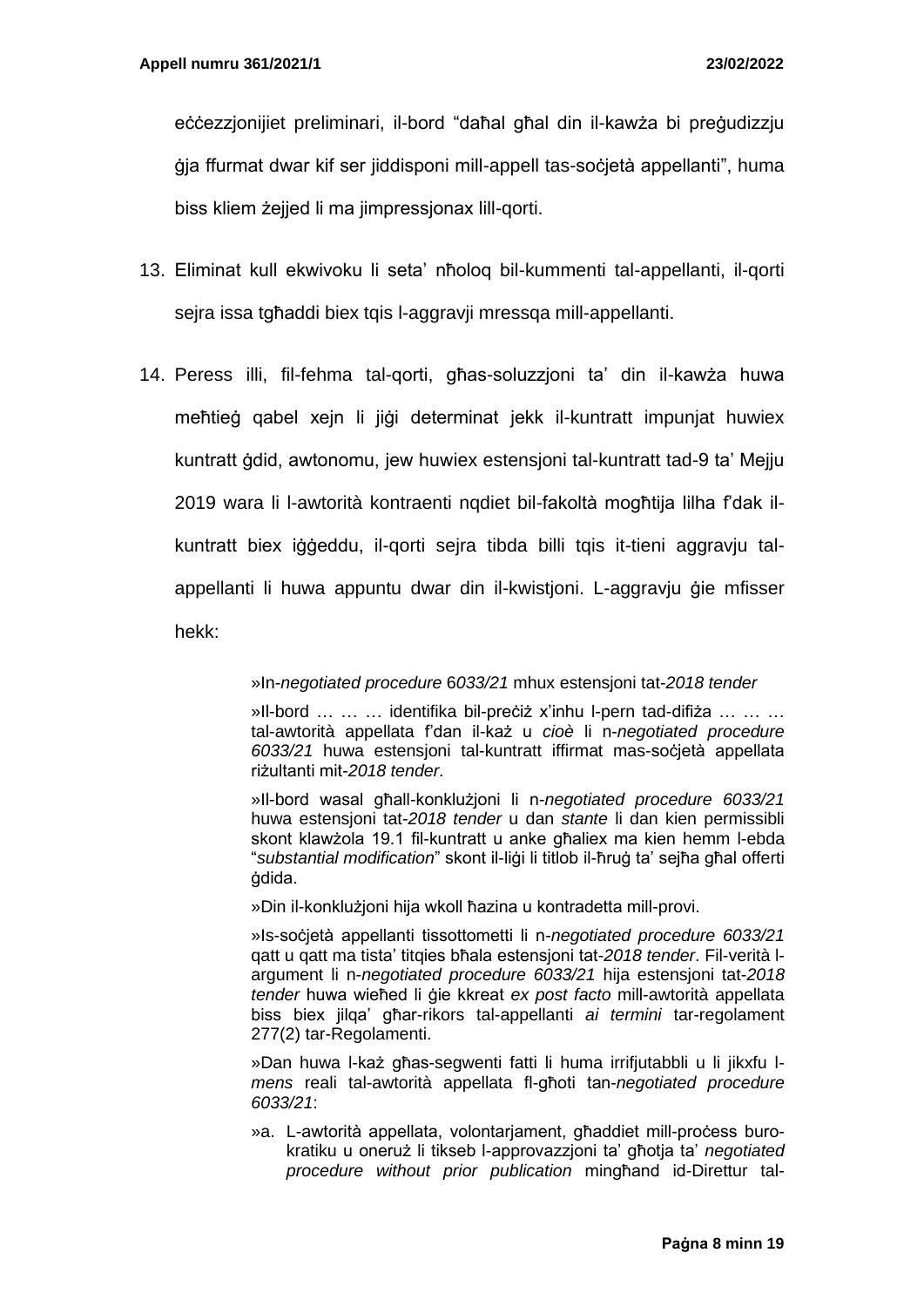Kuntratti *ai termini* tar-regolament 150 tar-Regolamenti meta, li kieku vera n-*negotaited procedure 6033/21* kien estensjoni pura skont il-kondizzjonijiet oriġinali tat-*2018 tender*, kien hemm proċess ferm aktar sempliċi *ai termini* tar-regolament 246(1)(a) tar-Regolamenti. Dan tal-aħħar jaqra hekk:

»"For tenders with an estimated value which falls within regulation 9(1)(*b*) and upon the prior approval of the Director a contracting authority can order modifications to the contract or framework agreement without a new procurement procedure, in any of the following cases: [...] where the modifications, irrespective of their monetary value, have been provided for in the initial procurement documents in clear, precise and unequivocal review clauses, which may include price revision clauses, or options. Such clauses shall state the scope and nature of possible modifications or options as well as the conditions under which they may be used. They shall not provide for modifications or options that would alter the overall nature of the contract or the framework agreement."

»It-2018 Tender kien jipprovdi kif ġej fuq il-kwistjoni tal-estensjoni:

»"Article 19: Period of Execution of Tasks

»"This contract shall run for a period of 24 months from commencement date, with a possibility to extend for a further 24 months at the same prices and conditions of this RFP."

»Il-linja addottata mill-awtorità appellata mhux verosimili. L-użu tan-*negotiated procedure without prior publication* għandu jkun eċċezzjonali għaliex wieħed ikun qed joħnoq il-kompetizzjoni u lgħoti ta' kuntratt direttament lil operatur wieħed tmur kontra lgħanijiet prinċipali tad-Direttivi Komunitarji.

»Għalhekk, jekk vera kien hemm il-prospett ta' estensjoni ta' kuntratt minħabba "*a clear, precise and unequivocal review clause [...] provided for in the initial procurement documents"*  huwa assolutament illoġiku li tieħu t-triq tan-*negotiated procedure without prior publication.* 

»L-awtorità appellata, però, ma setgħetx taqbad din ir-rotta minħabba li n-*negotiated procedure 6033/21* ma kienx estensjoni pura tat-*2018 tender*, imma anzi kienet tikkontjeni "*substantial modification*" kif ser jiġi spjegat.

»b. In-*negotiated procedure 6033/21* fil-verità tikkontjeni "*substantial modification*" li ma kinetx permessa mill-kondizzionijiet originali tat-*2018 tender* u għalhekk kien hemm bżonn ta' *new procurement procedure* – senjatament in-*negotiated procedure 6033/21*.

»Din il-modifika tikkonsisti fl-estensjoni tat-*therapuetic indications* li għalihom ġie mixtri l-prodott *Nivolumab* fit-*2018 tender*. Il-bord għaraf fid-deċiżjoni appellata li n-*negotiated procedure 6033/21* xtara *Nivolumab* għall-imqar *therapeutic indication* waħda li ma kinetx parti mit-*2018 tender*, imma saħaq, b'mod żbaljat għallaħħar, li "*point (v) above is not deemed to constitute a material change and thus, this extension is not deemed to constitute a new and/or separate procurement cycle*".

»Għall-benefiċċju ta' din l-onorabbli qorti t-*2018 tender* ġie emendat varji drabi ... ... ... u dan fis-sens li: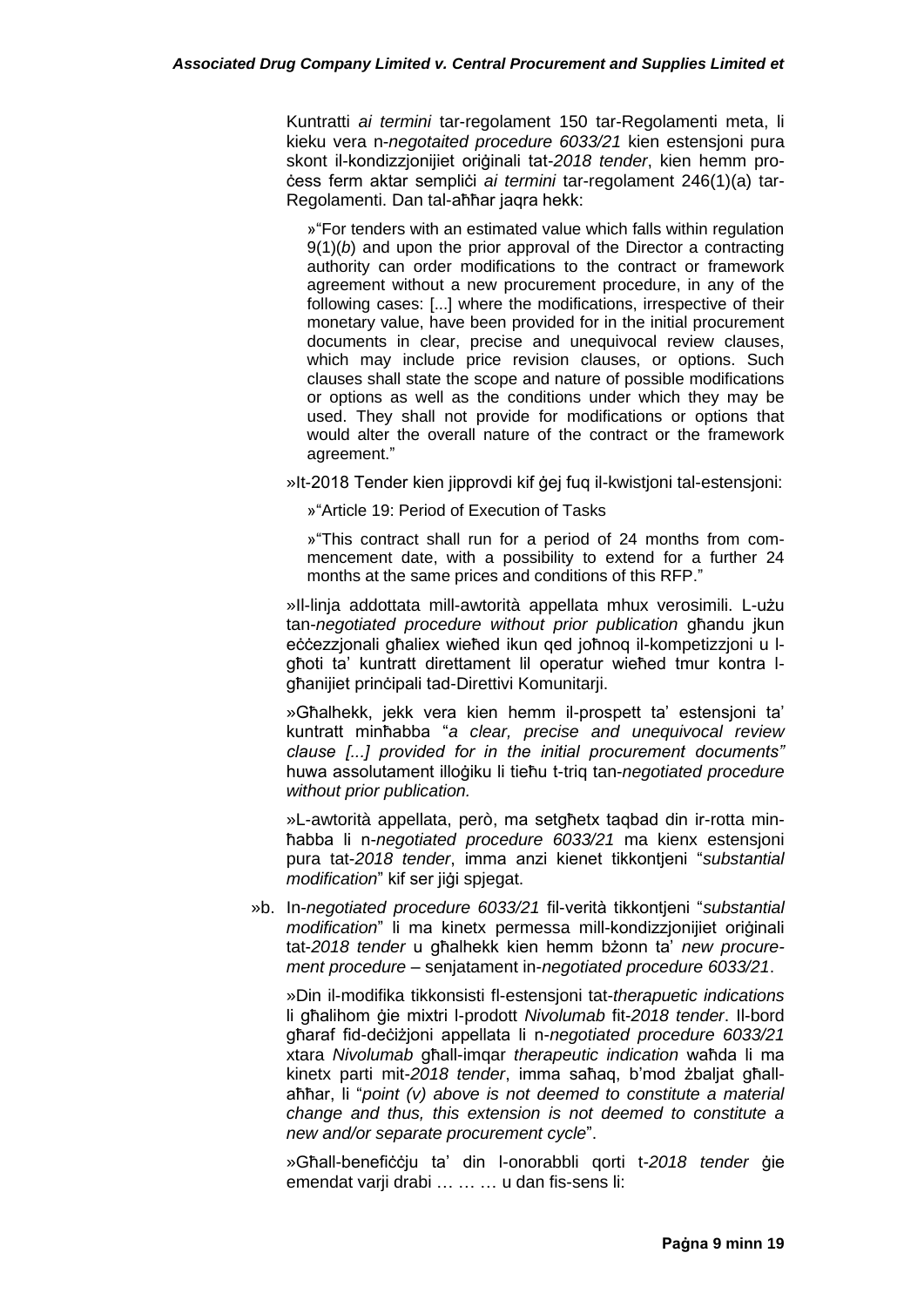» Fl-ewwel iterazzjoni tat-*2018 tender* ma kien hemm l-ebda indikazzjoni tat-*therapeutic indictions* li għalihom kien ser jinxtara l-prodott fil-klassi ta' *PD-1 Inhibitors* u kien hemm miktub semplicement:

> »"For the purpose of evaluation capping price is based on annual treatment service on the below regimen as per SPC:

»"[...]

»"Any indication that is approved and that will be approved, will be treated at same treatment service price awarded within this RFP."

»… … …

» Wara li saret *pre-contractual remedy* quddiem il-bord rigward it-*2018 tender* fil-każ 1177, dan il-kliem tneħħa u minflok it-*2018 tender* kien jaqra biss hekk:

> »"For the purpose of evaluation capping price is based on annual treatment service on the below regimen as per SPC for NCLS (non-small cell lung cancer) and skin melanoma."

»… … …

» Fiż-żmien ta' meta *Nivolumab* inxtara permezz tat-*2018 tender*, *Nivolumab* kien biss approvat mill-*European Medicines Agency* bħala *second-line treatment* u mhux bħala *firstline treatment* li ġie approvat sussegwentement.

»Għalhekk, *Nivolumab*, permezz tat-*2018 tender*, inxtara biss għall-second-line treatment ta' *NSCLC* (non-small cell lung cancer) u mhux għall-*first-line treatment* tal-istess.

»Il-fatt li *Nivolumab* qed jinxtara permezz tan-*negotiated procedure 6033/21* għall-*first-line treatement NSCLC* ukoll jikkostitwixxi *substantial modification* u fil-verità kien għalhekk li l-awtorità appellata kellha tixtrih bi proċedura ġdida – u hija għażlet in-*negotiated procedure 6033/21* u mhux estensjoni *ai termini* tal-klawżola 19.1 tat-*2018 Tender*.

»Biss però l-awtorità appellata ma tistax issa tgħid li n*negotiated procedure 6033/21* huwa estensjoni tat-*2018 tender*, speċjalment meta t-*2018 tender* espressament neħħa l-kliem "*Any indication that is approved and that will be approved, will be treated at same treatment service price awarded within this RFP*" u fis-seduta quddiem il-bord fil-każ preċedenti 1177 l-avukat tal-awtorità appellanti stqarr hekk:

»"Dr Zrinzo Azzopardi stated that the tender refers only to the two indications approved by the Medical Authorities [li dak iż-żmien kienu *second-line treatment NSCLC* u *melanoma*] – if the Government takes over those funded by the MCCF [Malta Community Chest Fund] then a new tender would be necessary.

»Din id-dikjarazzjoni verbalizzata mill-awtorità appellata hija l-prova reġina li turi li x-xiri ta' *Nivolumab* għall-*first line treatment NSCLC* riedet sejħa għal offerti ġdida u dan għaliex tikkostitwixxi *substantial modification.*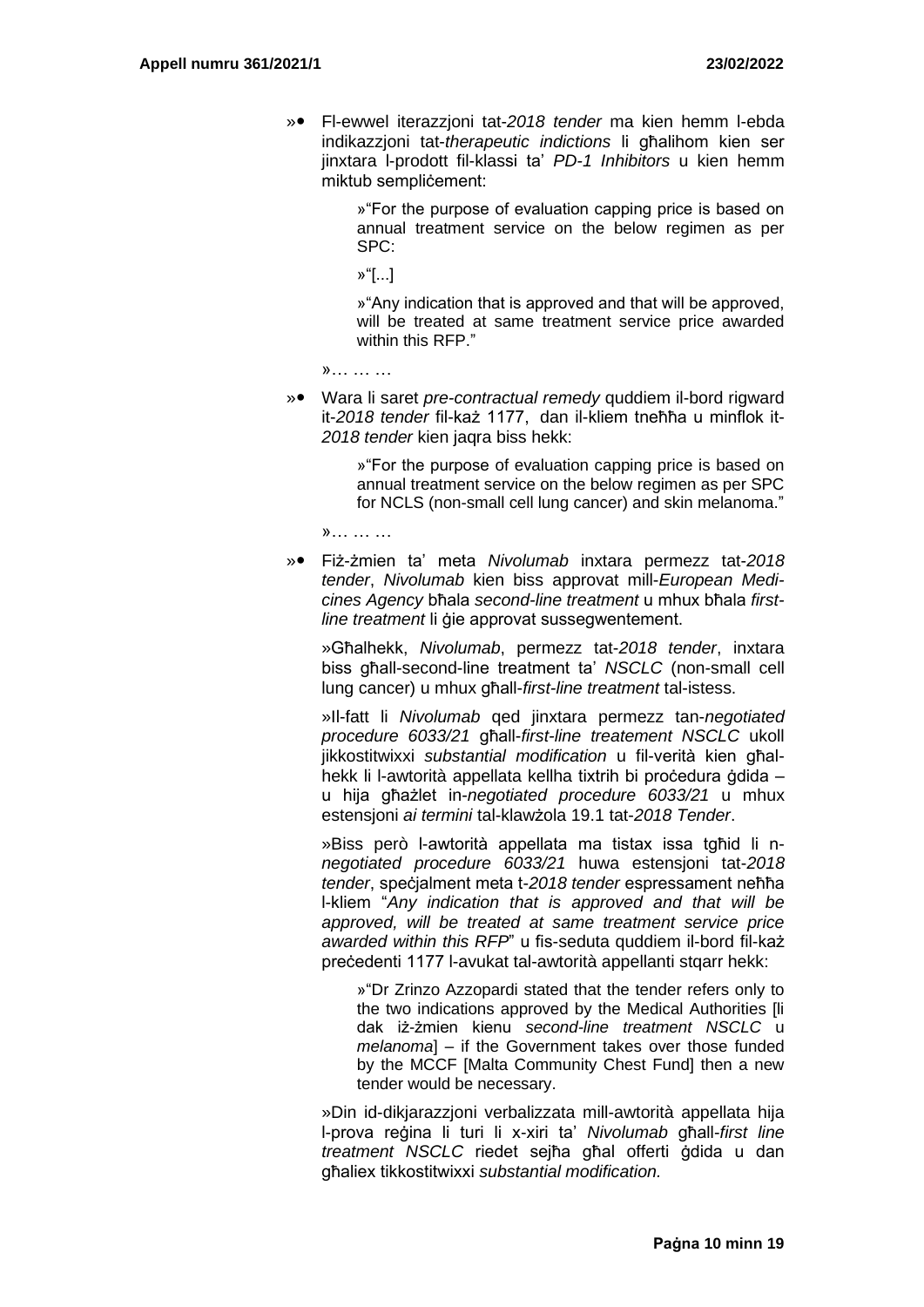- »ċ. L-awtorità appellata meta talbet l-approvazzjoni tad-Direttur tal-Kuntratti għall-għotja ta' *negotiated procedure without prior publication* (u mhux ta' estensjoni ta' kuntratt) ma qalet xejn fuq it-*2018 tender* u l-klawżola 19.1 li tippermetti estensjoni.
- »d. In-natura vera tan-*negotiated procedure 6033/21* inkixfet millawtorità appellata stess meta din ippubblikat id-dettalji tan*negotiated procedure 6033/21* fil-Gazzetta tal-Gvern dan sar taħt il-"Lista ta' proċeduri negozjati mogħtija mis-*Central Procurement and Supplies Unit* bejn l-1 ta' Jannar 2021 u t-30 ta' Ġunju 2021, skont l-artikolu 111(2) tar-Regolamenti tal-2016 dwar l-Akkwist Pubbliku (AL 356/2016)" u mhux taht il-"Lista ta' varjazzjonijiet mogħtija mis-*Central Procurement and Supplies Unit* bejn l-1 ta' Jannar 2021 u t-30 ta' Ġunju 2021, skont l-artikolu 111(2) tar-Regolamenti tal-2016 dwar l-Akkwist Pubbliku (SL 601/03)".

»Dawn iż-żewġ listi ġew pubblikati fl-edizzjoni tal-Gazzetta tal-Gvern tal-20 ta' Awissu 2021 imma l-awtorità appellata għażlet li tippubblika n-*negotiated procedure 6033/21* fil-lista tal-proceduri negozjati u mhux f'dik tal-varjazzjonijiet.

»Għal dawn ir-raġunijiet … … … dan l-aggravju għandu jintlaqa' u għalhekk ir-rikors odjern huwa ammissibli *ai termini* tar-regolament 277(2) tar-Regolamenti *stante* li n-*negotiated procedure 6033/21* ma kienx estensjoni tat-*2018 tender* imma anzi *substantial modification*  tat-*2018 Tender.*«

15. *AMML* wieġbet hekk għal dan l-aggravju:

»It-tieni aggravju tal-appellanti huwa illi l-Bord ta' Reviżjoni skorrettament ikkonkluda li n-*negotiated procedure 6033* hija estensjoni tat-*2018 tender*.

»L-appellanti targumenta wkoll li l-argument li n-*negotiated procedure 6033* huwa estensjoni tat-*2018 tender* huwa wieħed li ġie kkreat *ex post facto* mis-CPSU biex tilqa' għar-rikors tal-appellanti.

»… … … is-*CPSU* dejjem qalet li x-xiri permezz ta' n*egotiated procedure 6033* kien ser isir biex tkun f'posizzjoni li tkompli bittrattament ta' pazjenti eżistenti.

»Ms Gili kkonfermat dan fix-xiehda tagħha meta xehdet li, fit-talba li saret mis-*CPSU* lid-Dipartiment tal-Kuntratti, kien hemm hekk:

> »"Branded product is patent and can only be supplied by one economic operator. Item is presently supplied to CPSU via negotiated agreement. This request is therefore to cater for 12 months worth of stock to secure continuation of treatment for current patients."

»Huwa minnu li ma hemmx, fit-talba, referenza espliċita għat-2018 tender. Iżda huwa wkoll minnu lit-talba tagħmel referenza espliċita għal kontinwazzjoni tat-trattament ta' pazjenti eżistenti.

»Issa, huwa fatt (li mhux kontestat) li *AM Mangion* kienet iffirmat ilkuntratt oriġinali fid-9 ta' Mejju 2019, kif ikkonfermat mix-xiehda ta' Dr Alison Anastasi, u dan wara li rebħet il-kompetizzjoni li nbdiet permezz tat-*2018 tender*.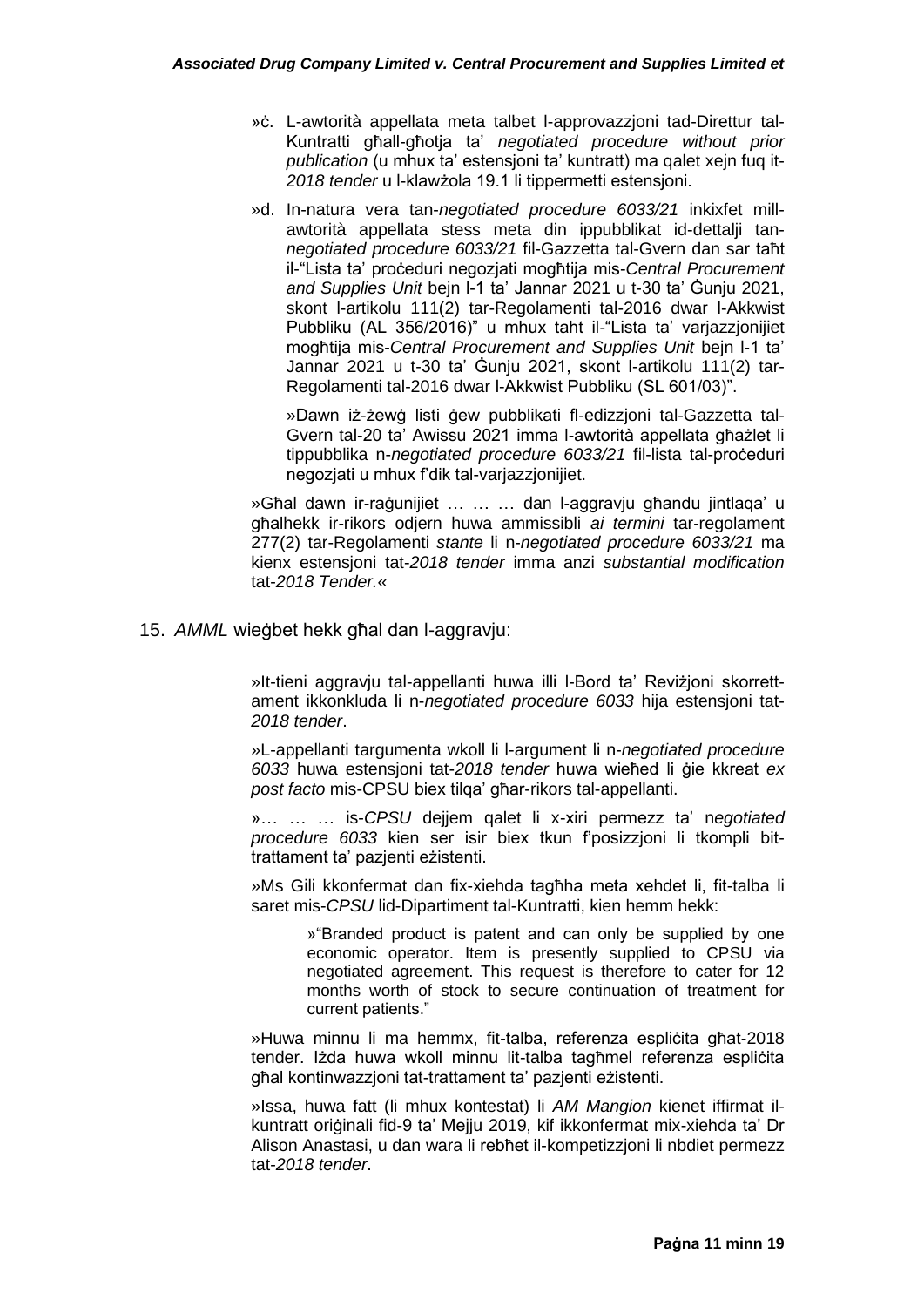»Huwa fatt ukoll li l-kuntratt oriġinali kellu durata fissa ta' sentejn, b'possibilità ta' estensjoni għal sentejn oħra. Jiġifieri, durata massima sa Mejju tal-2023.

»Nonostante, l-appellanti kemm fl-appell kif ukoll fir-rikors u s-sottomissjonijiet tagħha quddiem il-bord tagħmel numru ta' allegazzjonijiet għal kollox infondati. L-appellanti tipprova tikkonvinċi lil din l-onorabbli qorti li kien hemm xi *mala fede* mis-*CPSU*.

»Il-fatti juru li din l-allegazzjoni ma tistax tkun iktar 'il bogħod mil-verità.

»Il-fatt huwa – u dan mhux kontestat – li s-*CPSU* setgħet tixtri l-prodott *Nivolumab* f'kwalunkwe kwantità neċessarja (għaliex it-*2018 tender* kellu biss stima tan-numru ta' pazjenti … … …), u għal perjodu ta' erba' snin sħaħ.

»Is-*CPSU* setgħet, legalment u kuntrattwalment, tagħlaq is-suq għal erba' snin sħah (għallinqas fir-rigward ta' *NCLS (non-small cell lung cancer) and skin melanoma* li huma it-*therapeutic indications* li lappellanti tallega li jistaw jiġu trattati b'*Pembrolizumab*) u l-appellanti ma setgħet tagħmel xejn.

»L-appellanti issa qed tattakka lis-*CPSU* minħabba durata ta' estensjoni ta' 12-il xahar – *cioè*, nofs id-durata li kellha dritt tagħti taħt il-kuntratt oriġinali.

»… … … l-appellanti tagħamel referenza għall-fatt li *CPSU* talbet lapprovazzioni ta' ghotia ta' *negotiated procedure without prior publication* mingħand id-Direttur tal-Kuntratti *ai termini* tar-regolament 150 tar-Regolamenti u targumenta li, li kieku vera n-*negotiated procedure 6033* kienet estensjoni pura skont il-kondizzjonijiet oriġinali tat-*2018 tender*, kien hemm proċess ferm aktar sempliċi *ai termini* tar-regolament 246(1)(*a*) tar-Regolamenti.

»Il-verità hija li, kemm taħt ir-regolament 150 kif ukoll taħt ir-regolament 246, is-*CPSU* kellha titlob l-approvazzjoni tad-Dipartiment tal-Kuntratti. Regolament 246(1) infatti jipprovdi hekk:

> »"Għal offerti b'valur stmat li jaqa' fi ħdan ir-regolament 9(1)(*b*) u bl-approvazzjoni minn qabel tad-Direttur, awtorità kontraenti tista' li l-kuntratt jew il-ftehim qafas jiġu mmodifikati mingħajr proċedura ġdida tal-akkwist fi kwalunkwe wieħed minn dawn il-każijiet li ġejjin: …"

»Kif spjegat hawn fuq, is-*CPSU* setgħet tagħalaq is-suq għall-erba' snin kif espressament provdut fil-kuntratt oriġinali. Għażlet iżda li tintrabat biex tixtri *Nivolumab* għal 12-il xahar ieħor biss.

»Fis-sustanza, anki li kieku n-*negotiated procedure 6033* ma setax isir, is-*CPSU* setgħet testendi l-kuntratt għal 12-il xahar, bla problemi ta' xejn, għaliex dan kien provdut b'mod espress fil-kuntratt oriġinali.

»L-appellanti ma tikkontestax il-fatt li (a) il-kuntratt oriġinali kien jipprovdi għal estensjoni ta' sentejn, u (b) li dik l-estensjoni kienet tkun perfettament konformi mal-liġi. Regolament 246(1)(*a*) tar-Regolamenti jipprovdi hekk:

> »"**246**. (1) Għal offerti b'valur stmat li jaqa fi ħdan ir-regolament 9(1)(*b*) u bl-approvazzjoni minn qabel tad-Direttur, awtorità kontraenti tista' li l-kuntratt jew il-ftehim qafas jiġu mmodifikati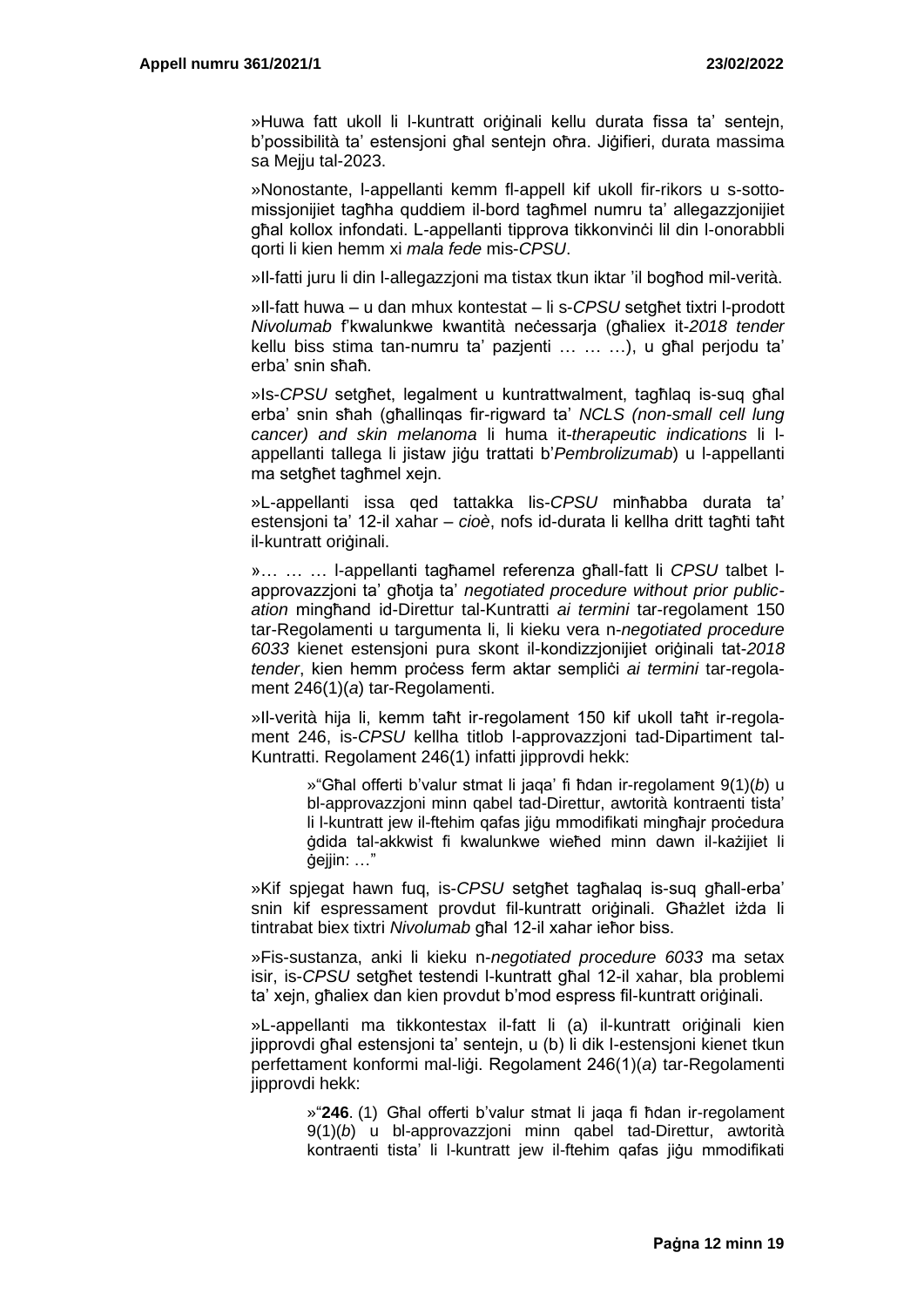mingħajr proċedura ġdida tal-akkwist fi kwalunkwe wieħed minn dawn il-każijiet li *gejjin*:

> »"(a) fein il-modifiki, irrispettivament mill-valur monetariu tagħhom, ikunu ġew previsti fid-dokumenti inizjali tal-akkwist fi klawżoli ta' reviżjoni ċari, preċiżi u inekwivokabbli, li jistgħu jinkludi klawżoli ta' reviżjoni ta' prezzijiet, jew għażliet. Dawn il-klawżoli għandhom jiddikjaraw il-kamp ta' applikazzjoni u n-natura ta' modifiki jew għażliet possibbli kif ukoll il-kondizzjonijiet li taħthom dawn jistgħu jintużaw. Ma għandhomx jipprovdu għal modifiki jew għażliet li jibdlu nnatura ġenerali tal-kuntratt jew tal-ftehim qafas; …"

»L-appellanti targumenta li s-*CPSU* ma setgħetx timmodifika l-kuntratt oriġinali mhux għax il-kuntratt oriġinali ma kienx jikkontempla estensjoni ta' sentejn (*multo magis* ta' sena'), iżda minħabba li filfehma tal-appellanti n-*negotiated procedure 6033* ma kienx estensjoni pura tat-2018 tender, imma anzi kienet tikkontjeni "*substantial modification*".

»L-appellanti targumenta li l-modifika tikkonsisti fl-estensjoni tat*therapuetic indications* li għalihom ġie mixtri l-prodott *Nivolumab* fit-*2018 tender*.

»… … … l-appellanti tallega li t-*2018 tender* oriġinarjament (qabel ma ġie emendat) kien jippermetti lis-*CPSU* li tuża l-prodotti għal kwalunkwe *therapuetic indication* li hemm fl-*SPC*, iżda dan ġie emendat biex jillimita l-użu għal "*regimen as per SPC for NCLS (non-small cell lung cancer) and skin melanoma".* 

»Mhux kontestat li kien hemm tibdil fit-terminoliġija tat-*2018 tender* … … …

»Iżda l-interpretazzjoni tal-appellanti tat-*2018 tender* hija kkontestata bis-saħħa.

»L-ewwel nett, is-sejħa oriġinali kienet tipprovdi hekk:

»"Any indication that is approved and that will be approved, will be treated at same treatment service price awarded within this RFP."

»Huwa evidenti li l-iskop tagħha kien li tiffissa l-prezz għal kull "*indication that is approved and that will be approved*".

»It-tieni nett, it-*2018 tender* (kif emendat) jeskludi dak il-paragrafu u jirreferi għal żewġ *therapuetic indications* – *NCLS (non-small cell lung cancer) and skin melanoma* – biss fir-rigward tal-evalwazzjoni talprezzijiet. Naturalment, biex evalwazzjoni ssir b'mod li tirrispetta lprinċipji tat-trasparenza u l-ugwaljanza, evalwazzjoni trid issir *like with like*. It-*2018 tender*, b'mod espress, ipprovda hekk għal finijiet ta' evalwazzjoni:

> »"For the purpose of evaluation capping price is based on annual treatment service on the below regimen as per SPC for NCLS (non-small cell lung cancer) and skin melanoma."

»It-tielet nett, l-appellanti targumenta … … … li s-CPSU setgħet tixtri *Nivolumab* biss għal *second-line treatment* u mhux *first-line treatment NSCLC* u dan għaliex dak iż-żmien l-*SPC* kien limitat b'dak il-mod.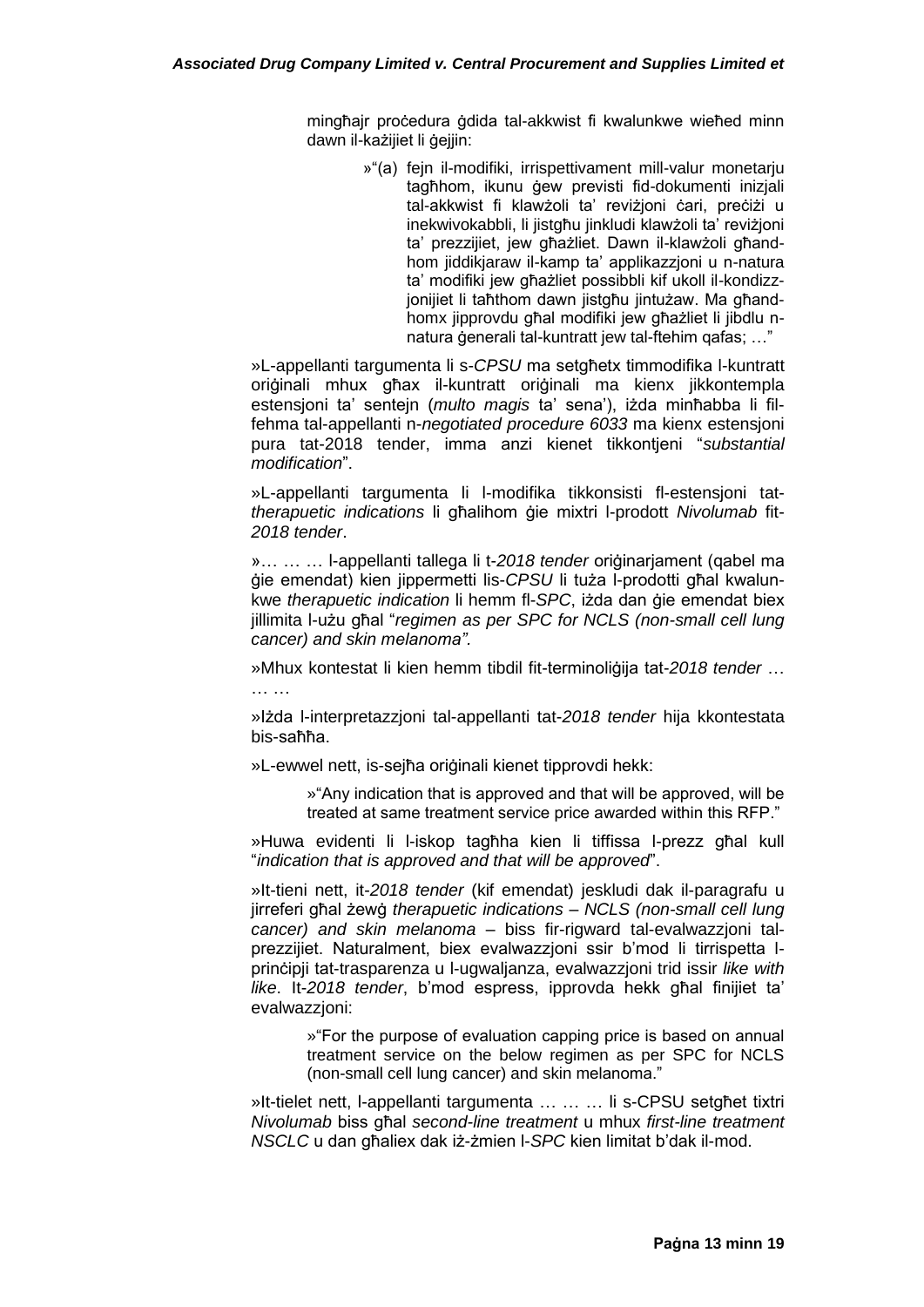»L-appellanti inkludiet dan bħala fatt … … … fejn tgħid li *AM Mangion* rebħet it-*2018 tender* bil-prodott *Nivolumab* "strettament għassegwenti *therapeutic indications* approvati mill-*European Medicines Agency* dak iż-żmien: (1) *second-line treatment NSCLC*; u (2) *melanoma*."

»Kif spjegat hawn fuq, it-2018 tender jipprovdi hekk:

»"For the purpose of evaluation capping price is based on annual treatment service on the below regimen as per SPC for NCLS (non-small cell lung cancer) and skin melanoma*."* 

»Għalhekk, anki li kieku wieħed kellu jinterpreta s-suespost bħala restrizzjoni fuq is-*CPSU* li tuża *Nivolumab* għal *NCLS* u *skin melanoma* biss (u mhux biss "*for the purpose of evaluation*"), fl-ebda parti tat-*2018 tender* ma hemm referenza għal *first* jew *second line.*

»Mhux biss ma hemmx limitazzjoni għal *second line treatment*, kif qed tallega l-appellanti, iżda t-2018 tender jgħid "*as per SPC*" u jipprovdi wkoll fis-*special conditions*:

> "When the SPC is updated or revised during the period of validity of the contract, the contractor must provide CPSU with a copy of the updated or revised SPC."

»Jekk *Nivolumab* jista' jintuża għal *first* u *second line treatment* skont l-*SPC*, fi kwalunkwe perjodu waqt il-kuntratt oriġinali, onkologu ser juża *Nivolumab* fl-aħjar interess tal-pazjent. Dr Refalo infatti xehed li:

> »"Usually you use the most effective treatment first. The same can be applied in many things. Like in football, if you have a team of players, ideally you start the game with your best players. You do not start with the more inferior or less effective team. So the first treatment tends to be the treatment that is more likely to work. If you have a treatment which is 80% successful and a treatment which is 20% successful, you would use the first line treatment that is 80% successful"

»L-allegazzjoni li, għaliex *Nivolumab* qed jintuża wkoll għal *first line treatment*, dan jikkostitwixxi *substantial modification* u għalhekk is-*CPSU* kellha tixtrih bi proċedura ġdida — *negotiated procedure 6033* – u mhux estensjoni *ai termini* tal-klawżola 19.1 tat-*2018 tender* hija infondata u bla ebda bażi.

»L-ewwel nett, għaliex it-*2018 tender* ma jillimitax l-użu ta' *Nivolumab* għal *second line treatment* kif qed tallega l-appellanti. L-anqas mat-*2018 tender* jirreferi għal *first line* fir-rigward ta' *Pembrolizumab*.

»It-tieni nett anki li kieku kien il-każ, li tuża *Nivolumab* għal *first line treatment* ukoll qatt ma jista' jitqies bħala *substantial modification* (jekk tieħu l-eżempju ta' Dr Refalo, qisu *reserve* issa huwa tajjeb biżejjed biex jibda l-logħba). L-istess prodott ikun qed jintuża għall-istess *therapeutic indications* fuq l-istess pazjenti, biss tkun inbiddlet l-ordni (*cioè*, qed tintuża bħala *first line* flokk *second line*).

»L-appellanti mhix korretta meta tgħid li fis-seduta quddiem il-bord filkaż preċedenti 1177 l-avukat tas-*CPSU* kien stqarr kif indikat fl-appell tagħha. Dr Zrinzo Azzopardi f'dik il-kawża qal hekk:

> »"Dr Zrinzo Azzopardi stated that the tender refers only to the two indications approved by the medical authorities – if the Govern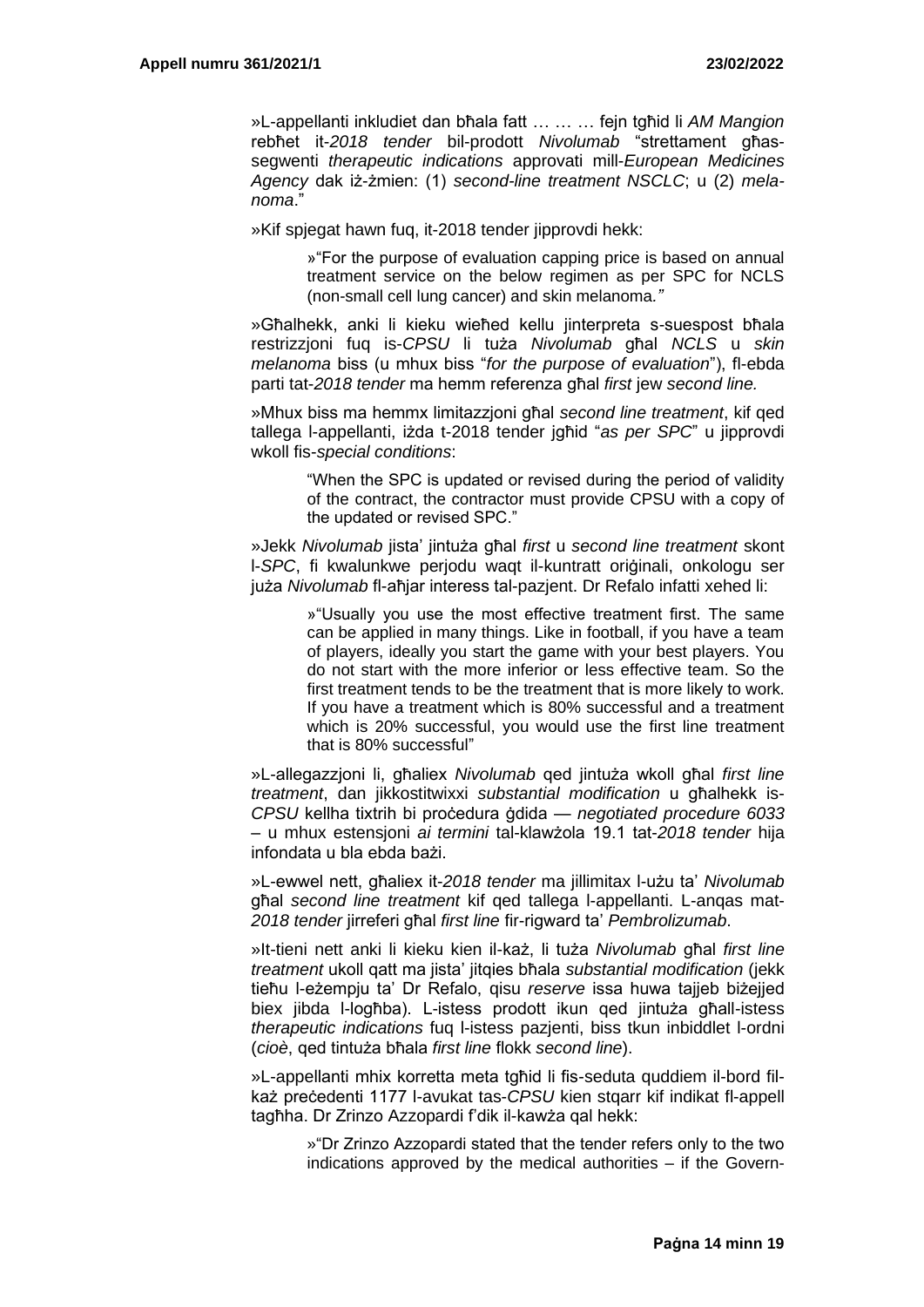ment takes over those funded by the MCCF then a new tender would be necessary."

»Ir-referenza hija referenza għal *"NCLS (non-small cell lung cancer) and skin melanoma"* kif indikat fit-*2018 tende*r. Dawn huma l*indications* u mhux *second-line treatment NSCLC* u *melanoma* kif qed tallega l-appellanti.

»Il-*"prova reġina"* kif qed tallega l-appellanti ma teżistix. Fl-ebda mod ma t-*2018 tender* tillimita ruħha għal *first* jew *second line treatment* ta' NSCLC jew *melanoma*.

»Kif spjegat hawn fuq, anki li kieku kien hemm referenza għal *second line treatment*, l-użu għal *first line treatment* ma jikkwalifikax għal modifika sostanzjali għax l-ebda mill-kundizzjonijiet fir-regolament 246(5) tar-Regolamenti ma japplika f'dan il-każ u l-appellanti ma resqet ebda prova jew argument biex tispjega kif, fil-fehma tagħha, modifika bħal din tista' titqies bħala modifika sostanzjali fl-ambitu tarregolament 246(5). Modifika bħal din żgur li ma trendix kuntratt materjalment differenti fin-natura minn dak inizjalment konkluż, kif jitlob ir-regolament 246(5) – il-kuntratt jibqa kuntratt għal *NCLS (nonsmall cell lung cancer) and skin melanoma*.

»Ma hemmx dubbju li s-*CPSU* kellha s-setgħa li tagħti estensjoni ta' sentejn, iżda illimitata għal nofs dak il perjodu. Li kieku eżerċitat id-dritt li testendi b'sentejn, is-suq kien ikun magħluq sat-2023.«

16. Il-kwistjoni mela hi jekk il-ftehim kontestat tal-24 ta' Marzu 2021 bejn l-

awtorità kontraenti u *AMML* – il-ftehim li dwaru sar dan l-appell – huwiex

ftehim ġdid, li allura kellu jsir b'ħarsien tal-proċeduri li jridu r-Regolamenti

– jew huwiex biss estensjoni tal-ftehim oriġinali li kien jaħseb għal

estensjoni, u għalhekk il-ftehim kontestat jista' jitqies bħala kontinwazzjoni

tal-kuntratt oriġinali.

17. L-argument ewlieni tal-appellanti huwa msejjes fuq bidla li seħħet fissejħa għal offerti li wasslet għall-kuntratt oriġinali. Meta saret is-sejħa l-

para. 1.1 u 1.2 tad-dokument relativ kienu jgħidu hekk:

»1.1 Specifications:

»For the purpose of evaluation capping price is based on annual treatment service on the below regimen as per SPC:

| $\mathcal{P}$ | Nivolumab vials          | Pembrolizumab vials                                                     |
|---------------|--------------------------|-------------------------------------------------------------------------|
|               | 60 minutes every 2 weeks | 3/mg/kg administered IV over 2mg/kg by IV infusion every three<br>weeks |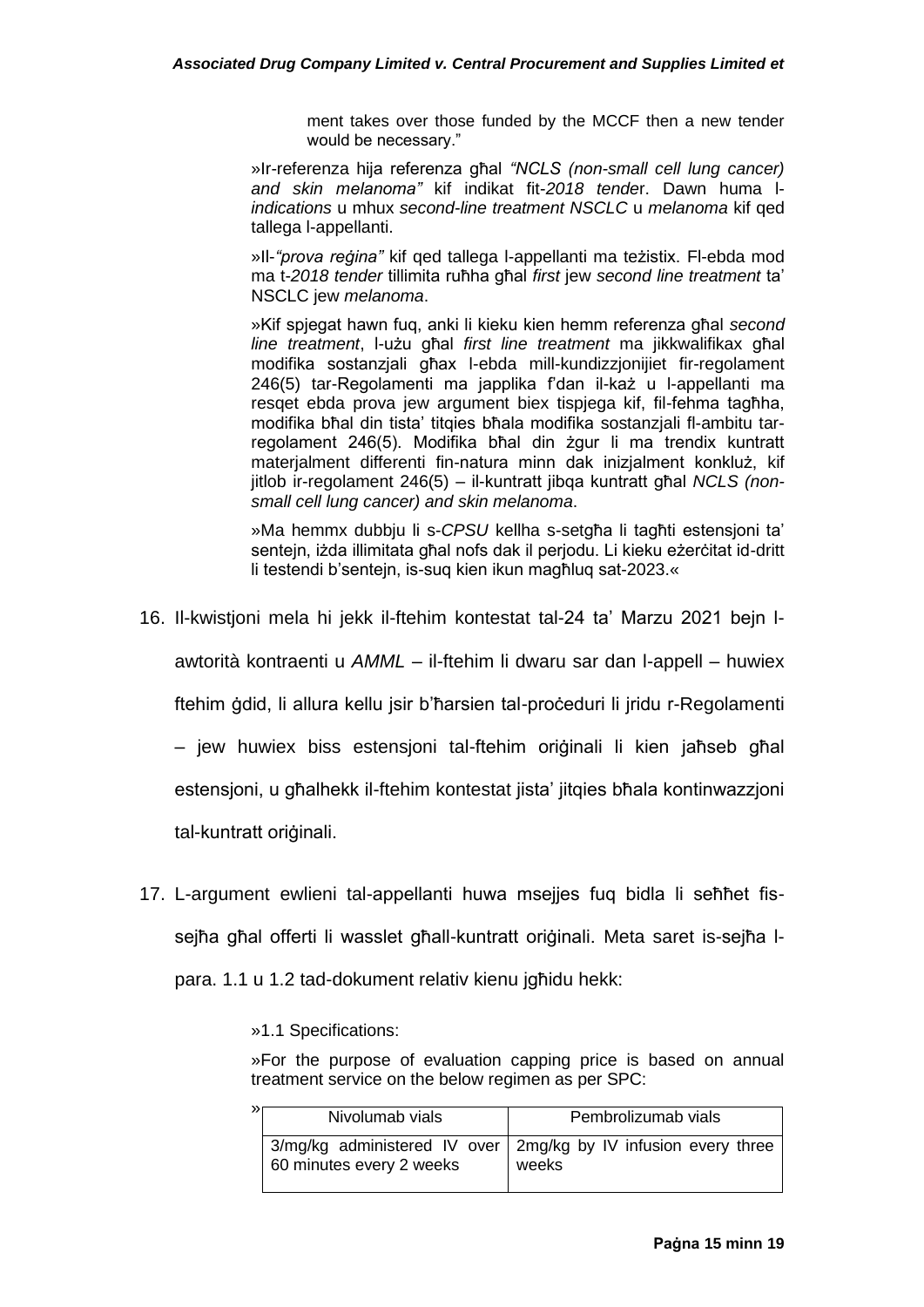- »1.2 Price and performance outcome service
- » Capping of treatment service per patient per year will be at 60,000.00 euros.
- » Any indication that is approved and that will be approved, will be treated at same treatment service price awarded within this RFP. »… … …«
- 18. Kien hemm ukoll *risk sharing agreement* li bis-saħħa tiegħu għall-ewwel sena tal-kuntratt il-kuntrattur kellu jerfa' sehem – li jonqos kull tliet xhur – mill-prezz, soġġett dejjem għall-*capping* tal-prezz totali kull pazjent.
- 19. Intalab rimedju dwar dan ir-*risk sharing agreement* quddiem il-Bord ta'

Reviżjoni qabel l-għeluq tas-sejħa, u wara d-deċiżjoni tal-bord tnaqqas is-

sehem mill-prezz li jġorr il-kuntrattur u nbidlu wkoll il-klawsoli 1.1 u 1.2

tad-dokument tas-sejħa hekk:

»1.1 Specifications:

»For the purpose of evaluation capping price is based on annual treatment service as per SPC for NCLS (non-small cell lung cancer) and skin melanoma:

| ≫ | Nivolumab vials          | Pembrolizumab vials                                                     |
|---|--------------------------|-------------------------------------------------------------------------|
|   | 60 minutes every 2 weeks | 3/mg/kg administered IV over 2mg/kg by IV infusion every three<br>weeks |

»1.2 Price and performance outcome service

» Capping of treatment service per patient per year will be at 60,000.00 euros.

»… … …«

20. Sinjifikanti fil-fehma tal-appellanti hija l-eliminazzjoni tal-klawsola li tgħid illi "*Any indication that is approved and that will be approved, will be treated at same treatment service price awarded within this RFP*". Dan, tgħid l-appellanti, ifisser illi l-mediċini ma jistgħux jintużaw għal kondizzjonijiet jew metodi ta' trattament "*that will be approved*" fil-ġejjieni iżda biss għal dawk approvati fil-mument tas-sejħa, u għalhekk ma tistax issir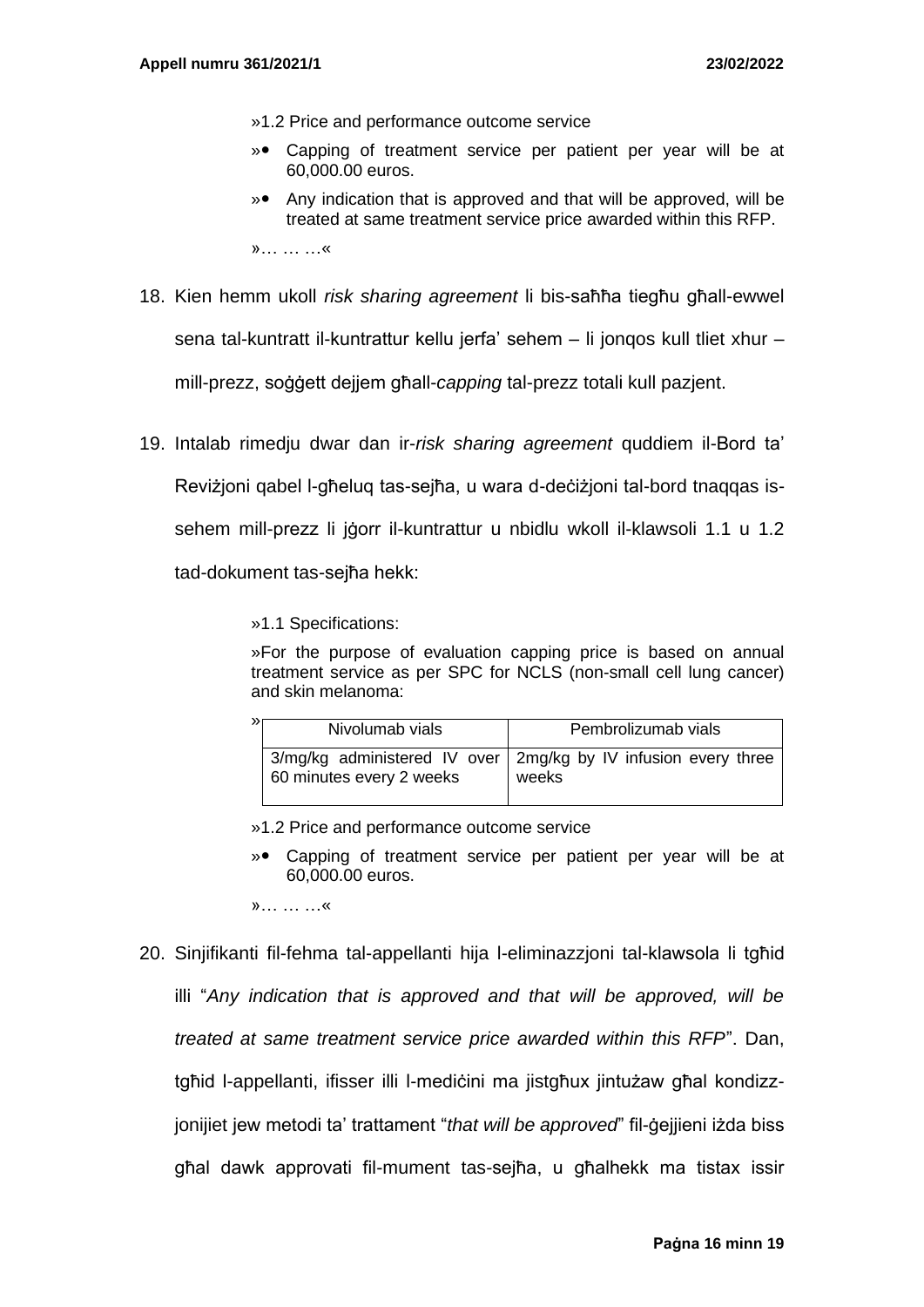estensjoni tal-kuntratt oriģinali biex l-istess medicina tintuża b'mod differenti; għal dak l-użu huwa meħtieġ kuntratt ġdid.

21. Din il-qorti iżda taqbel ma' *AMML* illi l-ħsieb wara l-klawsoli miġjuba fuq huwa li jirregolaw kif jiġi kalkolat il-prezz għall-għanijiet tal-evalwazzjoni ta' liema offerta hija l-orħos – "*for the purpose of evaluation*" – u mhux li jillimitaw l-użu tal-medićini fl-interess tal-pazjenti jekk jinsab illi kondizzjonijiet oħra jistgħu jiġu trattati bil-mediċini. Li ma kienx hekk fil-kondizzjonijiet emendati tas-sejħa ma kienx ikun hemm ħtieġa għall-klawsola li tgħid hekk:

»9.9 Summary of Product Characteristics (Medicinal Products)

»The Contractor must ensure that a copy of the latest approved Summary of Product Characteristics (SPC) intended for the use of healthcare professionals is kept at all times by the contractor.

»The contractor must make the Summary of Product Characteristics (SPC) available without delay when requested by CPSU. When the SPC is updated or revised during the period of validity of the contract, the contractor must provide CPSU with a copy of the updated or revised SPC.«

- 22. Il-għan ta' din l-obbligazzjoni tal-kuntrattur huwa li min jiddeċiedi dwar lużu tal-mediċini jkollu l-aktar tagħrif aġġornat dwar kif u meta jista' jinqeda bihom għall-aħjar riżultati u fl-aħjar interess tal-pazjenti. L-argument talappellanti, li trid, minflok, illi l-użu tal-mediċini jibqa' kristallizzat kif kien flimgħoddi, ma huwiex kompatibbli ma' dan l-interess.
- 23. Safejn imsejjes fuq il-bidliet fil-kondizzjoniiet tas-sejħa li wasslu għallkuntratt oriġinali, l-aggravju huwa għalhekk miċħud.
- 24. Argument sussidjarju tal-appellanti hu illi, li kieku l-ftehim kontestat kien biss estensjoni tal-kuntratt oriġinali, l-awtorità kontraenti ma kinitx tgħaddi mill-"proċess burokratiku u oneruż" li għażlet biex tikseb il-kunsens tad-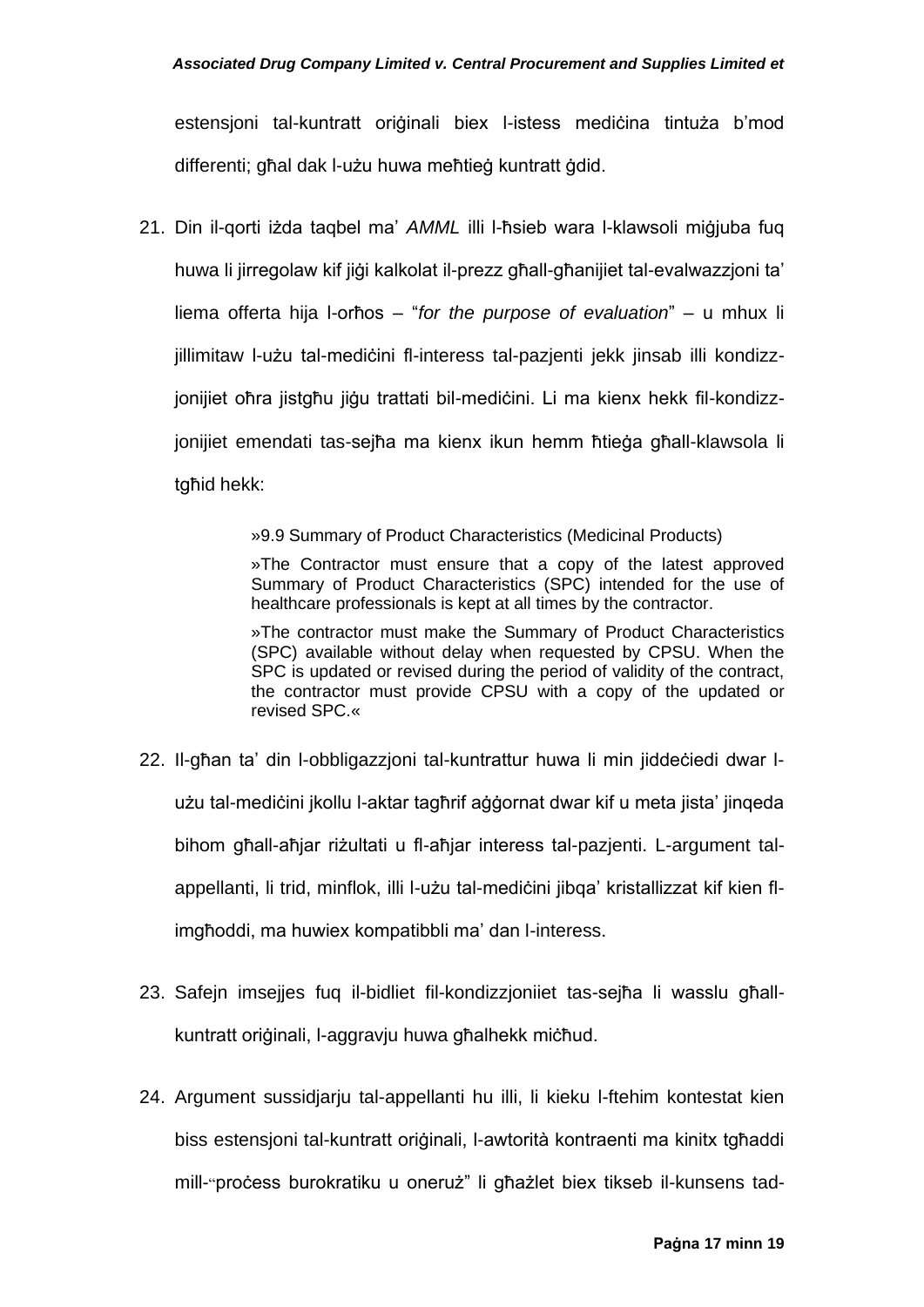Direttur tal-Kuntratti biex tagħmel il-ftehim kontestat; il-fatt li għażlet li timxi b'dik il-proċedura jfisser – tgħid l-appellanti – illi l-awtorità stess tagħraf li dan kien kuntratt ġdid.

25. Il-fatt li ntalbet approvazzjoni fejn ma kinitx meħtieġa ma jinvalidax dak li sar. Barra minn hekk, kif tosserva *AMML* fit-tweġiba tagħha, l-approvazzjoni minn qabel tad-Direttur tal-Kuntratti xorta kienet meħtieġa jekk lestensjoni tal-kuntratt oriġinali titqies "modifika" tal-patt dwar id-durata talkuntratt, ukoll jekk dik il-modifika kienet kontemplata fil-kuntratt oriġinali. Ir-reg. 246 tal-L.S. 601.03 fil-fatt igħid hekk:

> »**246.** (1) Għal offerti b'valur stmat li jaqa' fi ħdan ir-regolament 9(1)(*b*) u bl-approvazzjoni minn qabel tad-Direttur, awtorità kontraenti tista' li lkuntratt jew il-ftehim qafas jiġu mmodifikati mingħajr proċedura ġdida tal-akkwist fi kwalunkwe wieħed minn dawn il-każijiet li ġejjin:

- »(*a*) fejn il-modifiki, irrispettivament mill-valur monetarju tagħhom, ikunu ġew previsti fid-dokumenti inizjali tal-akkwist fi klawżoli ta' reviżjoni ċari, preċiżi u inekwivokabbli, … … …«
- 26. Ukoll jekk l-awtorità kontraenti għażlet li timxi bil-proċess aktar "oneruż" maħsub għal kuntratt ġdid flok bil-proċess "anqas oneruż" biex jinkiseb permess għall-estensjoni, dan ma jwassalx għall-invalidità tal-ftehim kontestat ladarba dak il-ftehim, għar-raġunijiet mogħtija fil-konsiderazzjonijiet magħmula aktar 'il fuq, seta' jsir validament. Kien forsi jkun mod ieħor li kieku l-awtorità mxiet bi proċedura "leġġera" flok dik "oneruża" meta kellha timxi bil-proċedura oneruża, iżda l-fatt li għażlet ilproċedura aktar oneruża jfisser *se mai* li nqdiet bi proċess b'aktar, mhux b'anqas, salvagwardji, u jkun kontro-sens tħassar ftehim għax sar wara għarbiel aktar metikoluż meta fis-sustanza l-ftehim huwa validu.